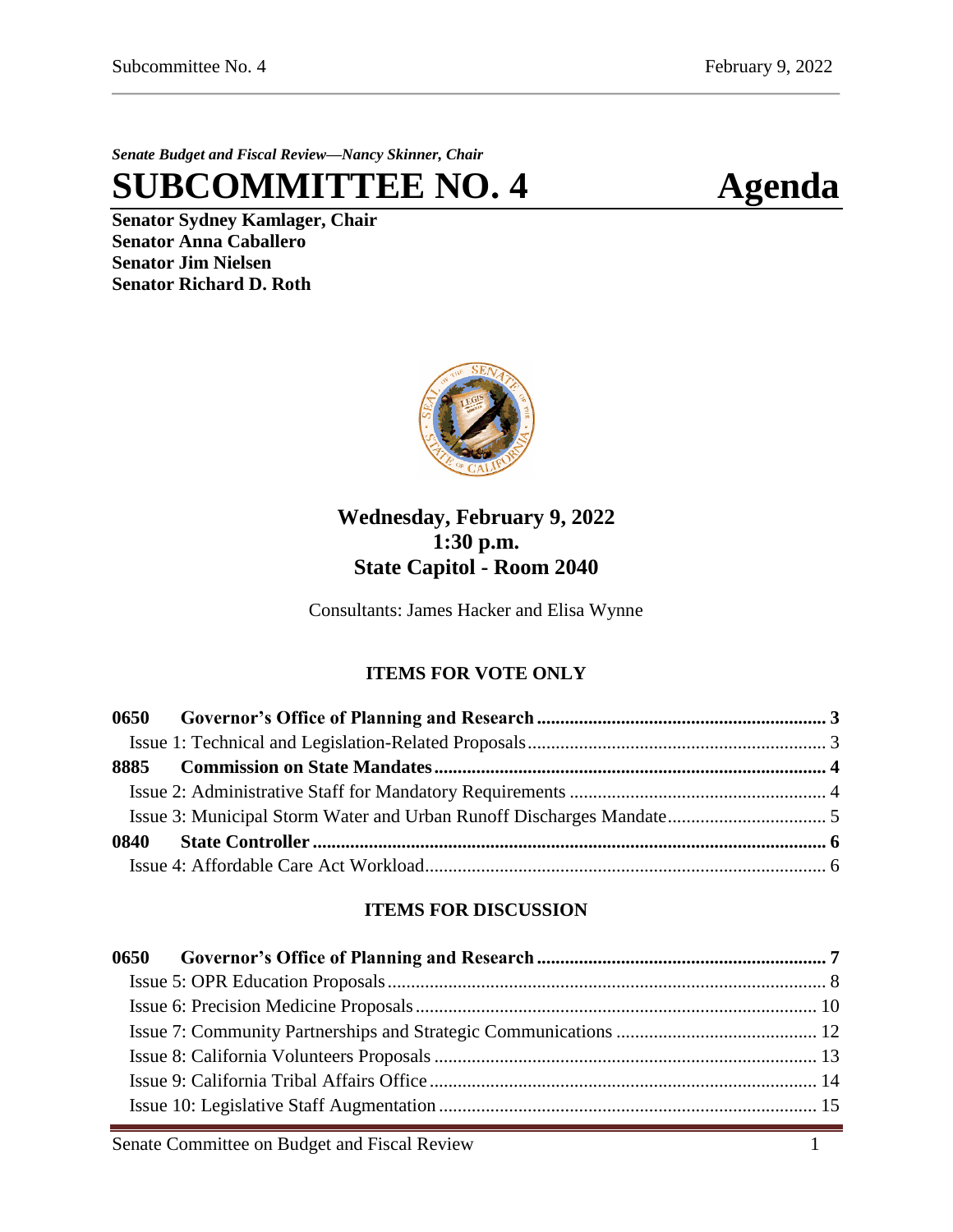| 0509 Governor's Office of Business and Economic Development (GO-Biz) 16          |  |
|----------------------------------------------------------------------------------|--|
|                                                                                  |  |
|                                                                                  |  |
|                                                                                  |  |
|                                                                                  |  |
|                                                                                  |  |
|                                                                                  |  |
|                                                                                  |  |
| Issue 18: Technical Assistance Expansion Program and Capital Infusion Program 33 |  |
|                                                                                  |  |
|                                                                                  |  |
|                                                                                  |  |
|                                                                                  |  |
|                                                                                  |  |

Public Comment

Pursuant to the Americans with Disabilities Act, individuals who, because of a disability, need special assistance to attend or participate in a Senate Committee hearing, or in connection with other Senate services, may request assistance at the Senate Rules Committee, 1020 N Street, Suite 255 or by calling (916) 651-1505. Requests should be made one week in advance whenever possible.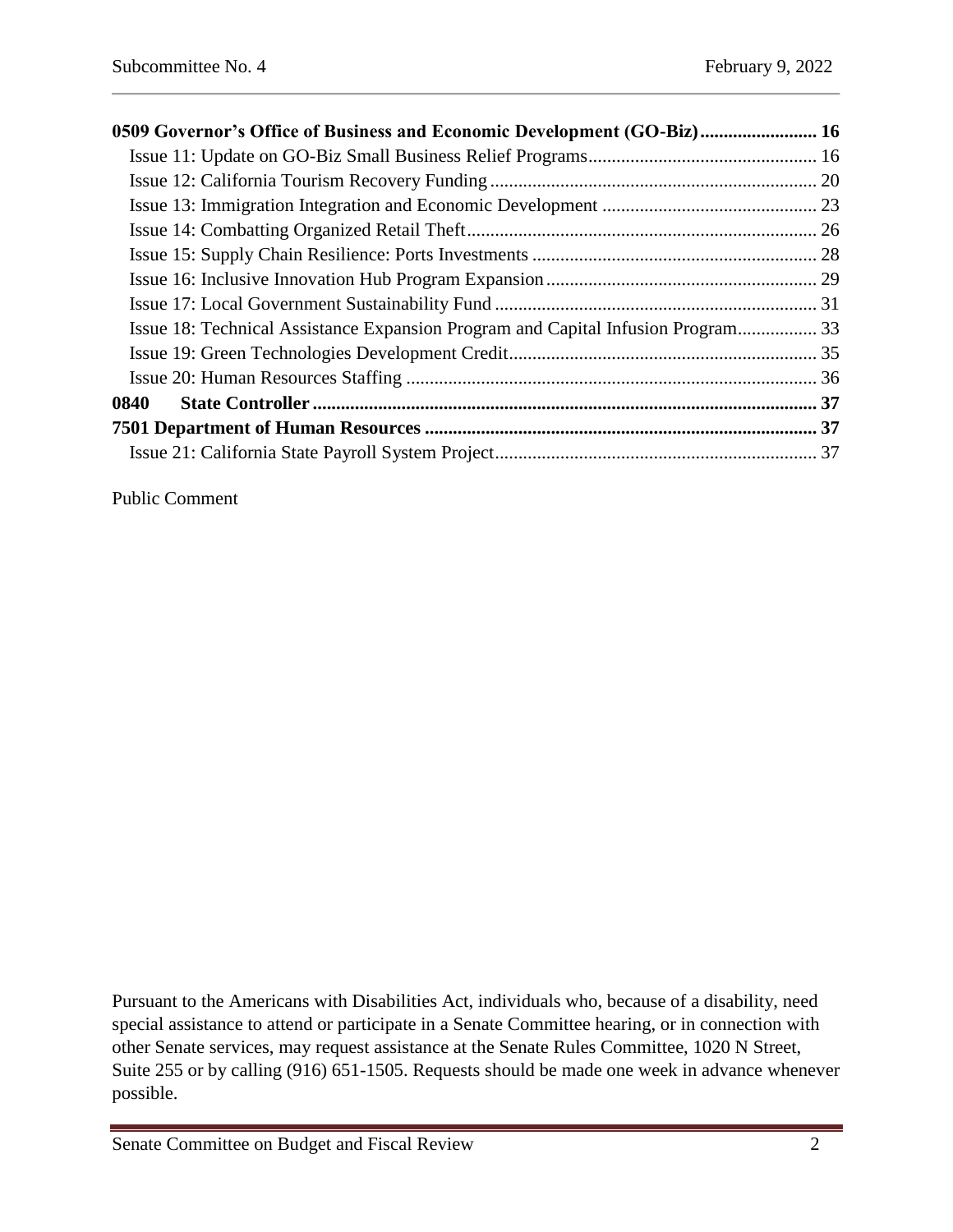# **ITEMS FOR VOTE ONLY**

# <span id="page-2-0"></span>**0650 GOVERNOR'S OFFICE OF PLANNING AND RESEARCH**

#### <span id="page-2-1"></span>**Issue 1: Technical and Legislation-Related Proposals**

**Request.** The Governor's budget includes several proposals that implement enacted legislation. These include:

- AB 1095: \$158,000 General Fund and 1.0 position in 2022- 23 and ongoing to promulgate and enact eligibility criteria that includes both affordable housing rental units and owneroccupied affordable housing units as projects permitted to receive grants under the Affordable Housing and Sustainable Communities Program pursuant to Chapter 355, Statutes of 2021(AB 1095).
- SB 1: \$174,000 General Fund and 1.0 position in 2022- 23 and ongoing to support OPR and the Strategic Growth Council (SGC) to develop planning guidance to implement Chapter 236, Statutes of 2021 (SB 1).

Additionally, the budget includes an encumbrance and liquidation extension of Greenhouse Gas Reduction Fund resources originally budgeted as part of the 2019 Budget Act for the Climate Change Research Program.

**Staff Comments.** The Administration has indicated that the COVID-19 pandemic led to significant contracting delays for the Climate Change Research Program, which have pushed existing funding beyond its statutory deadlines. As such, an extension of these funds is appropriate to ensure that the funds are spent in a manner consistent with legislative intent.

The legislatively-driven proposals are consistent with legislative intent and with cost estimates developed during the legislative process.

**Staff Recommendation.** Approve as Budgeted.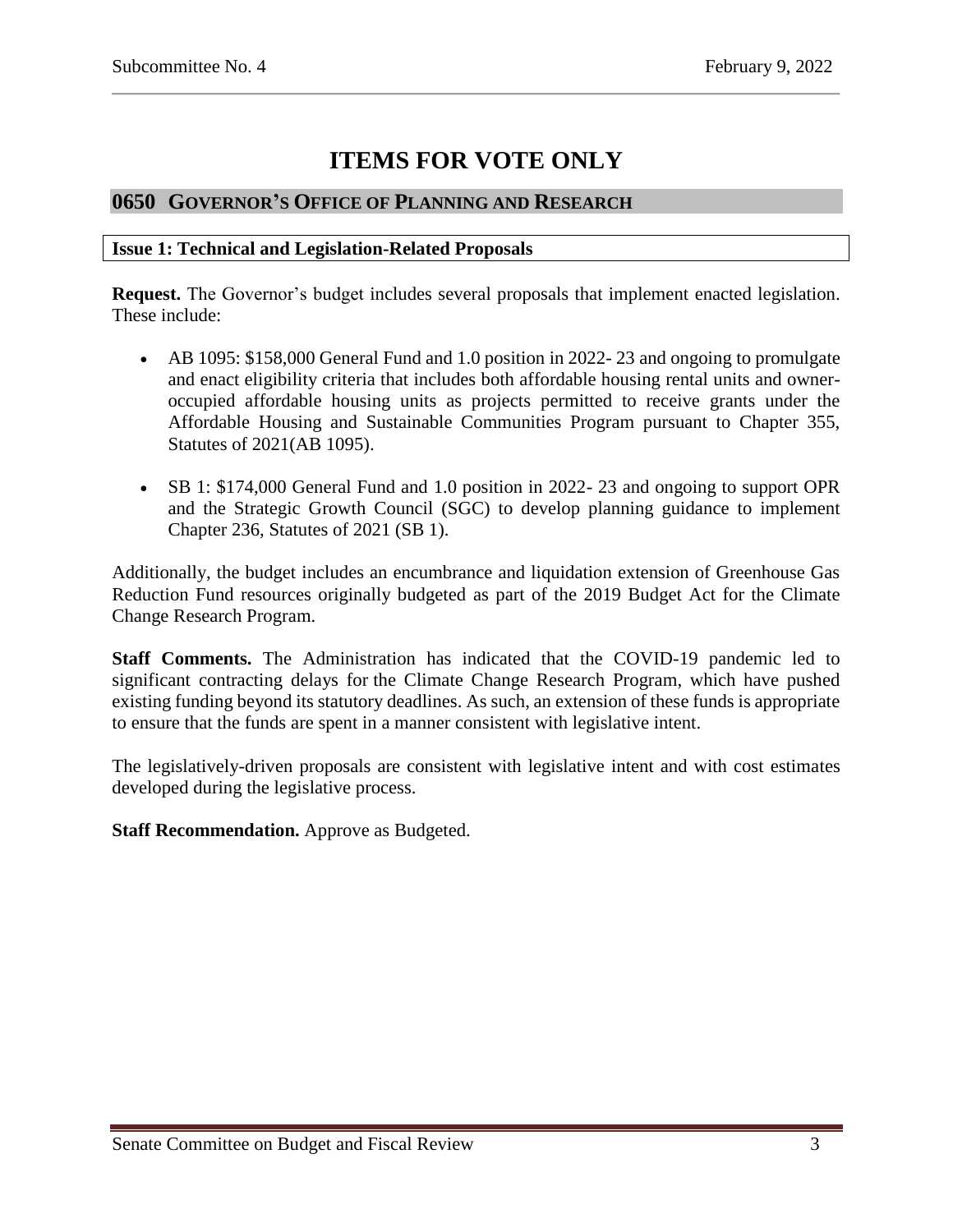# <span id="page-3-0"></span>**8885 COMMISSION ON STATE MANDATES**

#### <span id="page-3-1"></span>**Issue 2: Administrative Staff for Mandatory Requirements**

**Request.** The Governor's budget includes \$467,000 ongoing General Fund and \$8,000 one-time General Fund for two administrative and one information technology (IT) positions, one IT position re- classification, and software to implement digital signature and website accessibility compliance requirements for the Commission on State Mandates.

**Background.** Currently, the Commission has 13 positions but only two of these are administrative staff-level positions: one full-time AGPA (accounting and procurement) and one full-time ABA (budgeting and procurement), the remainder of staff-level positions are program staff. Subsequently, the Commission is lacking adequate staff-level manning and expertise in Human Resources (HR), Procurement, and Information Technology support as well as the appropriate Information Technology classification for the existing ITS I.

The Commission on State Mandates (Commission) requests an augmentation of \$467,000 ongoing General Fund and three additional staff and one reclassified staff to perform the Commission's functions of human resources, procurement, and information technology. The functions of human resources, procurement, and information technology. The addition of three permanent positions: one full-time associate governmental program analyst (AGPA) - Human Resources (HR), one full-time AGPA – Procurement, and one full-time Information Technology Specialist I (ITS), and the reclassification of the existing ITS I to an ITS II will enable the Commission to better comply with federal law, statutory, regulatory, and state requirements including the State Administrative Manual (SAM), and CalHR Manual, support a well-functioning and effective state agency, and ensure the operational, business, and program needs of the Commission are met.

Additionally, the Commission requests a one-time augmentation of \$8,000 General Fund for portable document format (PDF) accessibility remediation software. Significant additional requirements to implement digital signature and website accessibility compliance as well as ever-increasing cyber security needs necessitate this request.

**Staff Recommendation.** Approve as requested.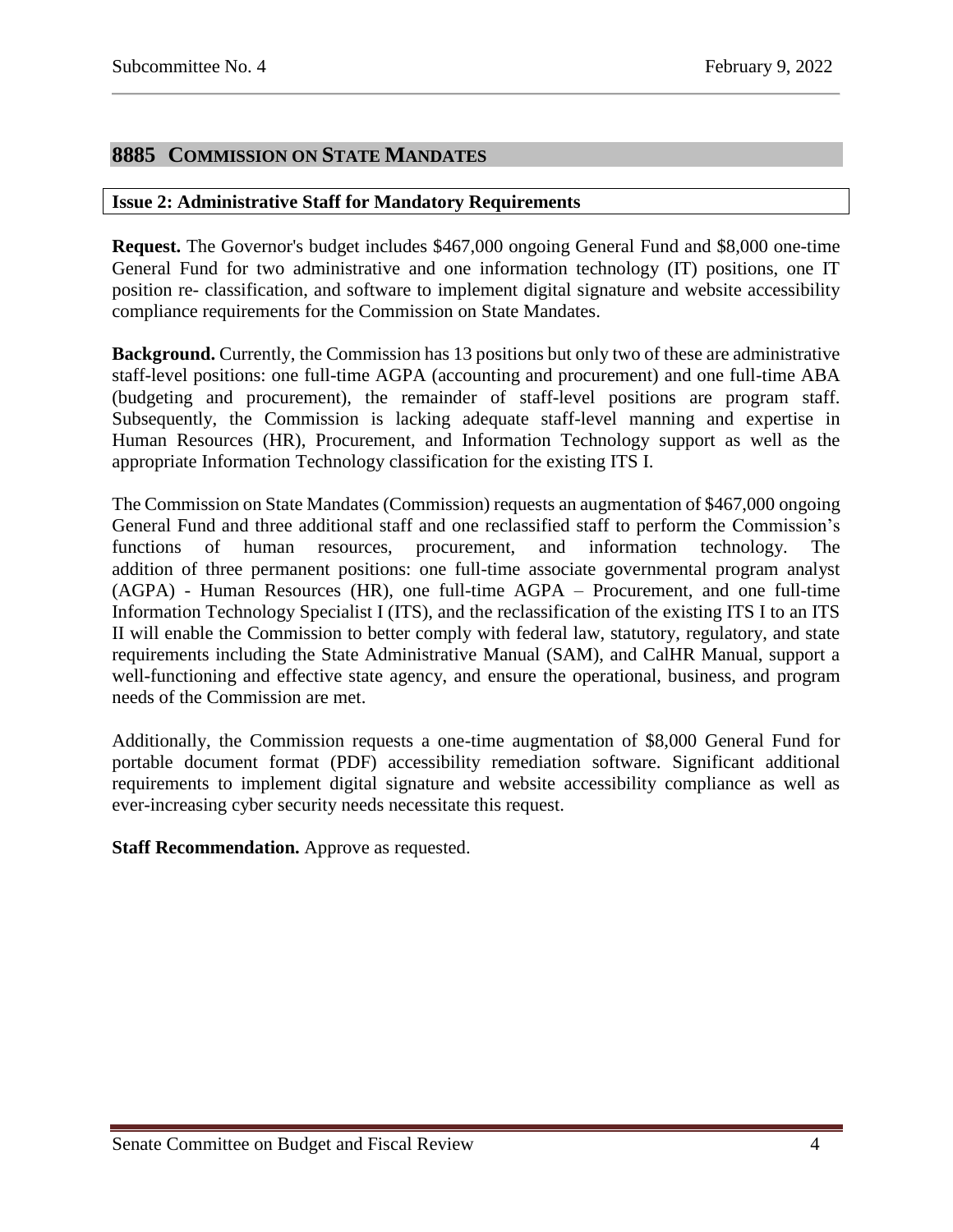# <span id="page-4-0"></span>**Issue 3: Municipal Storm Water and Urban Runoff Discharges Mandate**

**Request.** The Governor's budget includes \$18.4 million General Fund to reimburse local agencies under the jurisdiction of the Los Angeles Regional Water Quality Control Board for costs related to the Municipal Storm Water and Urban Runoff Discharges Mandate.

**Background.** In December 2021, the Commission on State Mandates adopted the Statewide Cost Estimate for the Municipal Storm Water and Urban Runoff Discharges Mandate. In 2009, the Commission adopted the Test Claim decision finding that Part 4F5c3 of the Los Angeles Regional Quality Control Board Order No. 01-182 National Pollutant Discharge Elimination System Permit CAS004001 imposed a reimbursable state-mandated program under Article XIIIB, section 6 of the California Constitution on the local agency permittees in Los Angeles county that are not subject to a trash total maximum daily load. These permittees were required to place trash receptacles at all transit stops with shelters within their jurisdictions and maintain these. Specified portions of the test claim were determined to not be reimbursable as the permittees had fee authority. The commission adopted Parameters and Guidelines for claiming in 2011. Claimants were able to file claims though the 2013-14 year and the last year for filing claims was 2014-15. The Commission has determined that the maximum potential state liability for this mandate is approximately \$18.4 million.

**Staff Recommendation.** Approve as requested.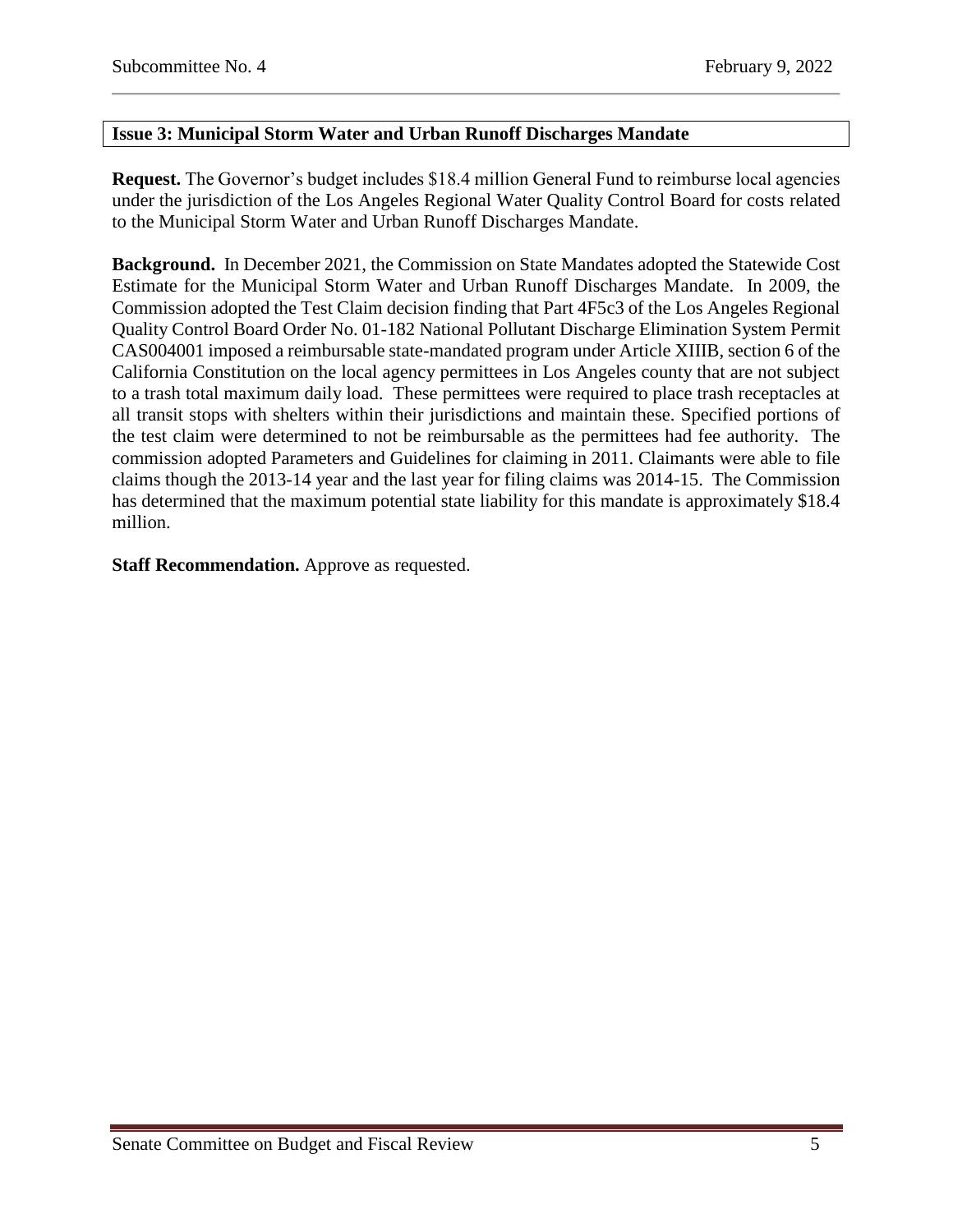# <span id="page-5-0"></span>**0840 STATE CONTROLLER**

#### <span id="page-5-1"></span>**Issue 4: Affordable Care Act Workload**

**Request.** The Governor's budget includes 4.0 permanent positions and \$500,000 (\$300,000 General Fund and \$200,000 Central Service Cost Recovery Fund (CSCRF)) ongoing funds for the State Controller's Office (SCO) to support the state's compliance with the Affordable Care Act.

**Background.** The healthcare law, Affordable Care Act (ACA), formally known as the Patient Protection and Affordable Care Act, was initially signed into law in March 2010, with various amendments occurring over the subsequent years. On July 2, 2013, the Federal Government issued a notice acknowledging the complexity of the legislation and their delay in publishing rules under sections 6055 and 6056 of the Internal Revenue Code, as amended by the ACA, to implement employer and insurer reporting requirements for all medium and large employers, such as the State of California. Such rules are necessary to determine what tax penalties large employers will be subject to under the Internal Revenue Code if they do not offer and document affordable health coverage to their employees. Due to the complexity of the ACA implementation, Internal Revenue Service (IRS) issued guidance has been delayed over time, requiring the SCO to adapt staffing since the inception of the ACA.

Through a 2014-15 Budget Change Proposal (BCP), SCO received 1.6 two-year limited-term positions to support ACA workloads. Along with the 1.6 positions, the Personnel and Payroll Services Division (PPSD) redirected 11.4 positions for four years to bring the State into compliance with the ACA.

Through a 2016-17 BCP, SCO received funding to support 5.7 two-year limited-term positions to continue the ACA workload and make significant business process and/or system changes to comply with the Employer Shared Responsibility Provisions of the ACA.

In a 2018-19 BCP, SCO received funding to support 6.0 permanent positions and 4.0 four-year limited-term positions. With the new resources, the dedicated ACA team totaled eight analysts, one supervisor, and two information technology resources. These 4.0 limited-term positions expire at the end of 2021-22.

To support the ongoing maintenance of the ACA program, and implement and accommodate additional Uniform State Payroll System (USPS) changes to maintain compliance with ACA legislation, SCO is requesting 4.0 permanent positions.

**Staff Recommendation.** Approve as requested.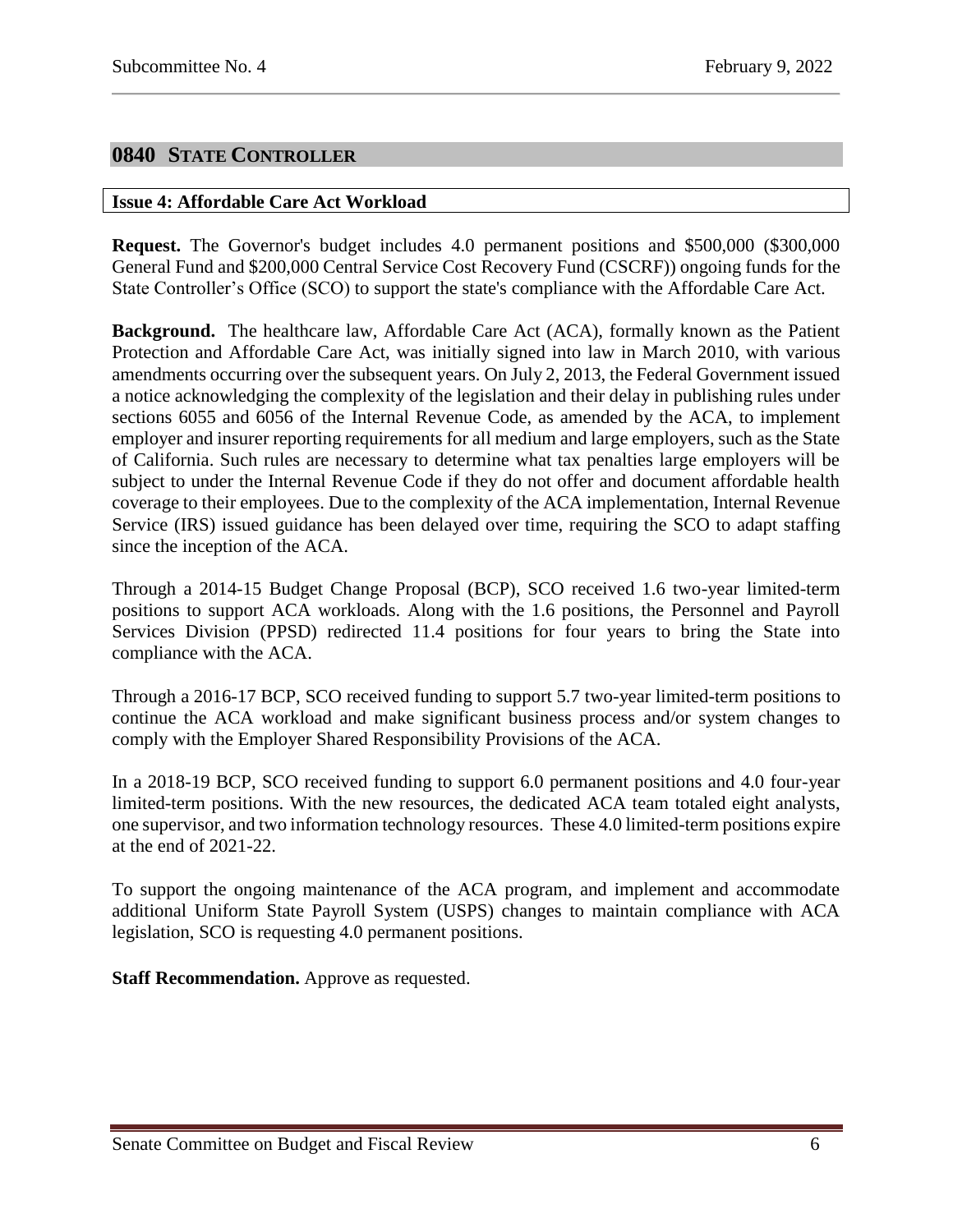# **ITEMS FOR DISCUSSION**

# <span id="page-6-0"></span>**0650 GOVERNOR'S OFFICE OF PLANNING AND RESEARCH**

The Office of Planning and Research (OPR) assists the Governor and the Administration in planning, research, policy development, and legislative analyses. OPR formulates long-range state goals and policies to address land use, climate change, population growth and distribution, urban expansion, infrastructure development, groundwater sustainability and drought response, and resource protection. OPR maintains and updates the General Plan Guidelines, the California Environmental Quality Act (CEQA) Guidelines, and operates the CEQA Clearinghouse. OPR also houses and supports the Strategic Growth Council (SGC).

**Budget Overview:** The Governor's budget proposes \$1 billion and 116.4 positions to support OPR in the budget year, as shown in the figure below. This is an increase of 5 positions but a decrease of roughly \$600 million from 2021-22.

|                                                      |                                                                         | <b>Positions</b> |         | <b>Expenditures</b> |           |             |             |
|------------------------------------------------------|-------------------------------------------------------------------------|------------------|---------|---------------------|-----------|-------------|-------------|
|                                                      |                                                                         | 2020-21          | 2021-22 | 2022-23             | 2020-21*  | 2021-22*    | 2022-23*    |
| 0360                                                 | State Planning & Policy Development                                     | 20.5             | 29.5    | 35.5                | \$44,454  | \$81,994    | \$259,559   |
| 0365                                                 | <b>California Volunteers</b>                                            | 43.3             | 55.3    | 55.3                | 71,931    | 423,689     | 97.262      |
| 0370                                                 | <b>Strategic Growth Council</b>                                         | 24.6             | 24.6    | 25.6                | 177,113   | 1,086,696   | 592,965     |
| 0371                                                 | Office of Community Partnerships and<br><b>Strategic Communications</b> |                  |         |                     |           |             | 65,000      |
| TOTALS, POSITIONS AND EXPENDITURES (AII<br>Programs) |                                                                         | 88.4             | 109.4   | 116.4               | \$293,498 | \$1,592,379 | \$1,014,786 |
| <b>FUNDING</b>                                       |                                                                         |                  |         | 2020-21*            | 2021-22*  |             | 2022-23*    |
| 0001                                                 | General Fund                                                            |                  |         | \$58,491            |           | \$267,619   | \$564,820   |
| 0140                                                 | California Environmental License Plate Fund                             |                  |         |                     |           |             | 450         |
| 0890                                                 | <b>Federal Trust Fund</b>                                               |                  |         | 53,295              |           | 53,548      | 52,884      |
| 0995                                                 | <b>Reimbursements</b>                                                   | 5.110<br>4.284   |         |                     | 4,288     |             |             |
| 3228                                                 | Greenhouse Gas Reduction Fund<br>175,788<br>954,079                     |                  |         | 391,636             |           |             |             |
| 8506                                                 | Coronavirus Fiscal Recovery Fund of 2021                                |                  |         | ۰                   |           | 312,519     |             |
| 9740                                                 | Central Service Cost Recovery Fund                                      |                  |         | 814                 |           | 330         | 708         |
| TOTALS. EXPENDITURES, ALL FUNDS                      |                                                                         |                  |         | \$293,498           |           | \$1,592,379 | \$1,014,786 |

## 3-YEAR EXPENDITURES AND POSITIONS <sup>†</sup>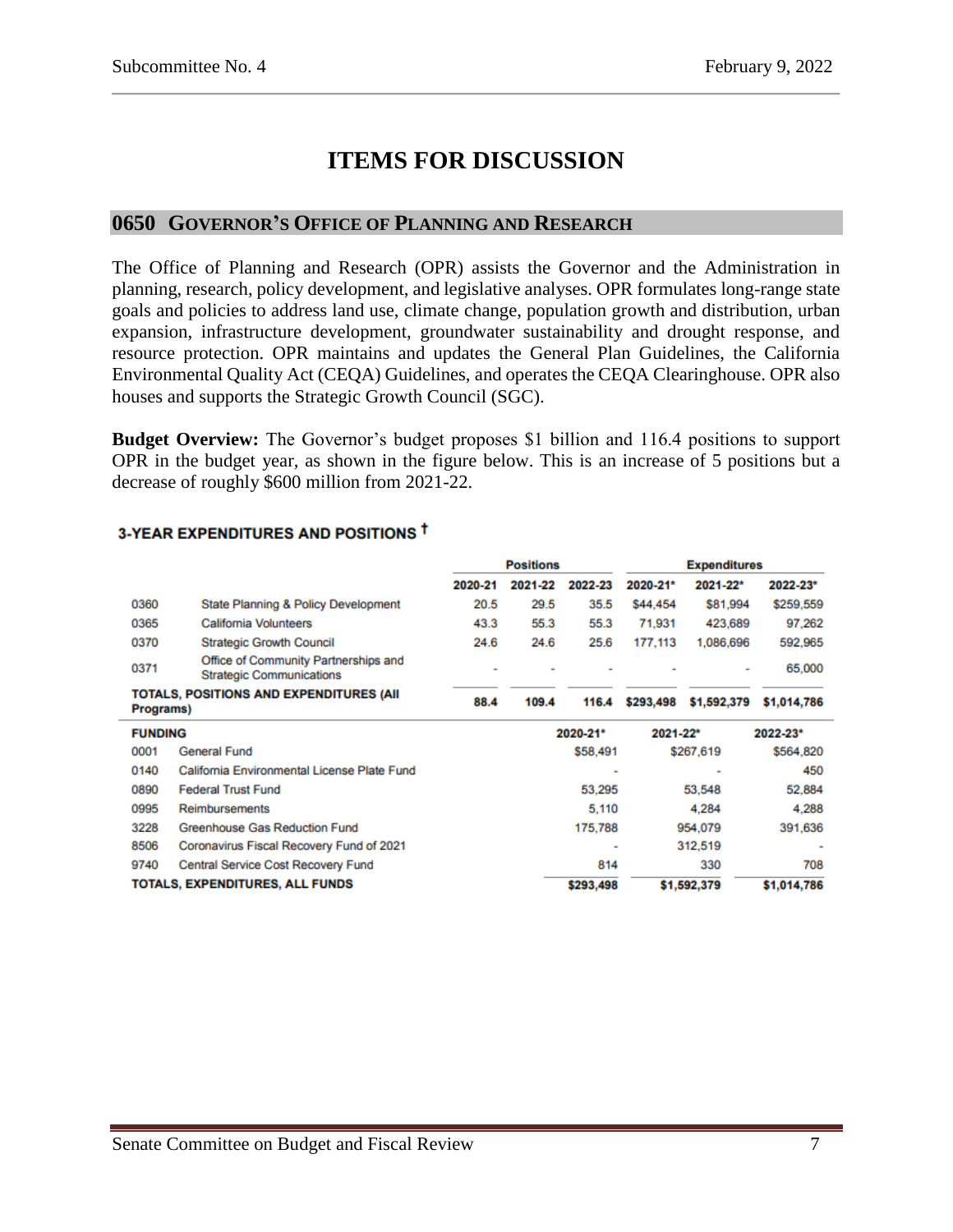## <span id="page-7-0"></span>**Issue 5: OPR Education Proposals**

**Governor's Budget.** The budget includes several education-related proposals at the Office of Planning and Research (OPR). These include:

- Ongoing funding of \$3 million General Fund beginning in 2022-23. This includes \$2 million to restore 2020 Budget Act reductions to Learning Lab's grant pool and \$1 million to support the Individualized Adaptive Learning Open Educational Resources (IAL-OER) project, which aims to address equity gaps in chemistry while also working towards reducing equity gaps in other Science, Technology, Engineering, and Mathematics (STEM) fields.
- \$20 million one-time General Fund for a grant to Carnegie Science for a climate research hub in Pasadena. Grant will construction of a new research hub that will broaden and deepen our knowledge of the environmental, biological, and energy threats facing California and the world.
- \$30 million one-time General Fund to establish the Golden State Awards grant program. The program will provide between 20 and 30 grants to innovative projects based at or associated with a California public college or university, thus incentivizing and celebrating excellence.

**Background.** The Learning Lab was established by AB 1809 (Committee on Budget), Chapter 33, Statutes of 2018. Pursuant to Section 650592.2 of Government Code, Learning Lab's purpose is "to increase learning outcomes and to close equity and achievement gaps, using learning science (also known as the science of human learning) and adaptive learning technologies in online or hybrid college-level lower division courses in science, technology, engineering, and mathematics (STEM) and other disciplines." The same section also specifies that the Learning Lab shall award grants to intersegmental teams of faculty.

The Carnegie Institution for Science has three research divisions on both coasts of the United States and at the Las Campanas Observatory in Chile. It is an endowed, independent, nonprofit institution. Significant additional support comes from federal grants and private donations. A board of trustees, consisting of leaders in business, the sciences, education, and public service, oversees Carnegie's operations. Each of the divisions has its own scientific director who manages day-to-day operations.

**Staff Comments.** The 2018 Budget Act included ongoing support of \$10 million to establish and support the Learning Lab and its statutory mission on a permanent basis. Ongoing funding allowed the Learning Lab to host five separate competitive grant opportunities, resulting in \$18.5 million being awarded to 30 intersegmental projects benefitting students and faculty across the state during the Lab's first two years. Statewide cuts due to the reduction of revenue available for the 2020 Budget Act then reduced the Learning Lab's funding by \$2 million, or 20 percent. During 2020- 21, the Learning Lab sustained a substantial drop in its grant pool, with only an additional 9 grants made in 2020-21. For 2021-22, the Learning Lab hopes to add an additional 42 grants; however,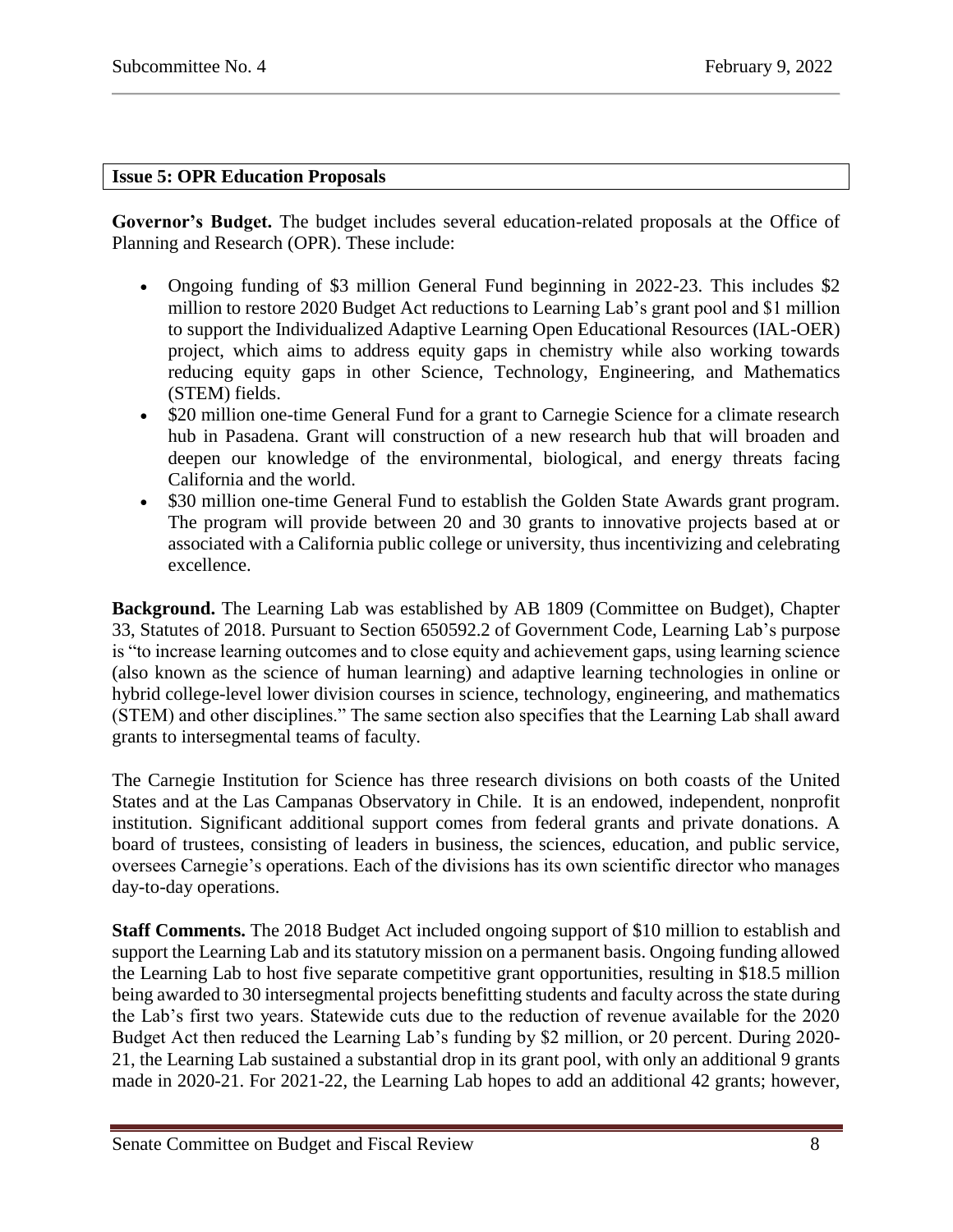the size of many of these grants will be notably smaller and thus not result in supporting the same level of innovation and capacity-building as earlier grant cycles.

The Golden State Awards would be a new program. The Administration has proposed that the California Learning Lab would administer the Golden State Award program. The Learning Lab currently awards grants to intersegmental teams of educators and researchers with a focus on pedagogical and technological innovations and on Science, Technology, Engineering, and Mathematics (STEM) fields, making it prepared to facilitate the new program. No more than 5 percent would be available for administrative costs. Funds are available until June 30, 2025, and Learning Lab will report to the Director of Finance and the Legislature by January 1, 2026 regarding awards made under the program, including the number and amount of awards, the recipient or recipients, and a summary of the innovative activities for which the recipient or recipients received an award.

The Administration has indicated that Carnegie Science requires \$120 million to construct the 135,000 square foot facility, which will house 24 Principal Investigators and a total staff headcount of 220 in the new Life and Environmental Sciences Division in Pasadena. With the new facility, Carnegie Science will relocate all of its life science departments—some of which are currently housed out of state—to Pasadena in a newly formed collaboration with Caltech, bringing additional jobs and a diverse community of scientists from around the world to the area. Having already raised private funds and acquired the land, the organization will leverage the state's contribution with other resources to complete the project and establish state-of-the-art infrastructure for advancing climate-related sciences.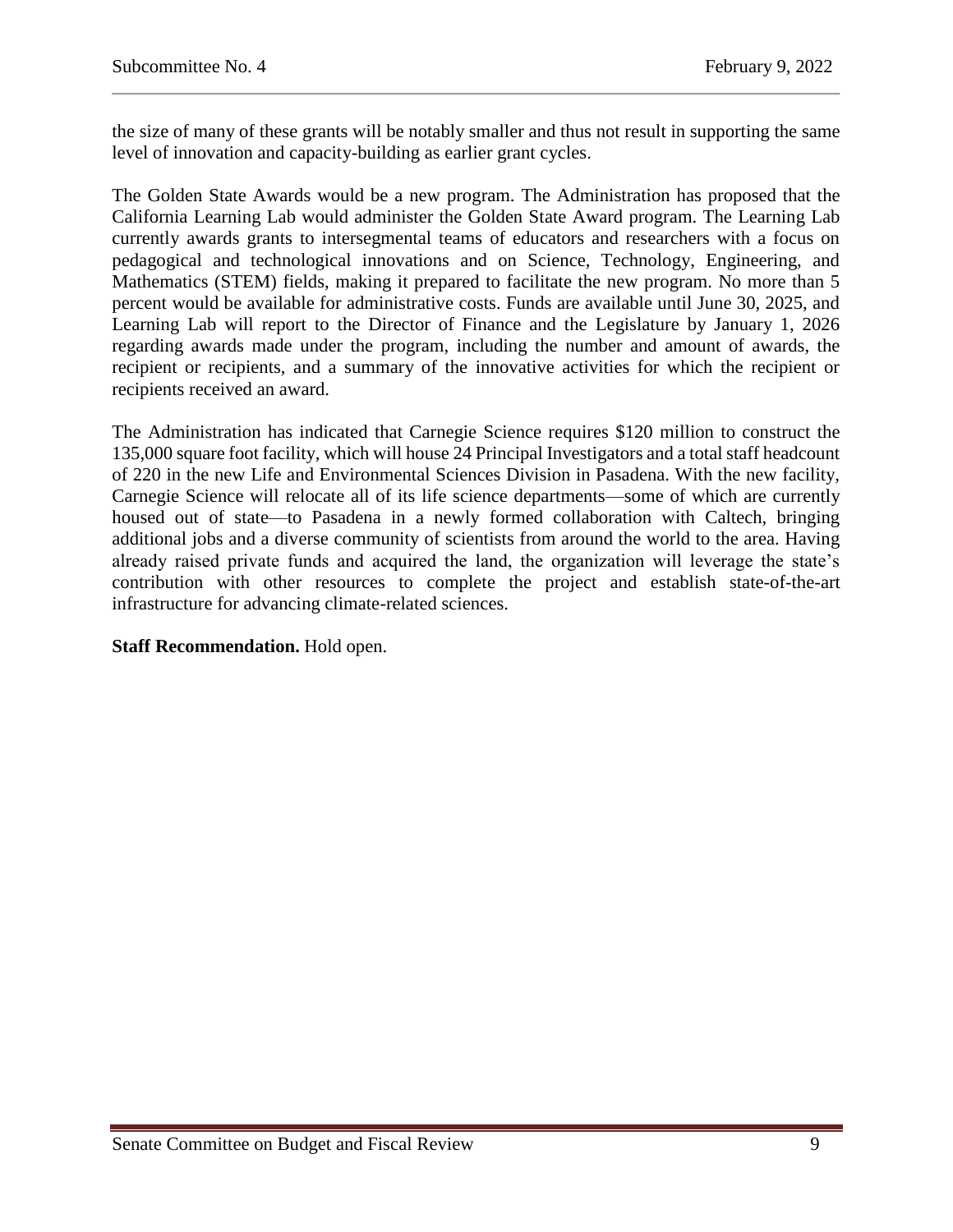### <span id="page-9-0"></span>**Issue 6: Precision Medicine Proposals**

**Governor's Budget.** The budget includes several proposals related to the California Institute to Advance Precision Medicine (CIAPM). These include:

- \$10 million General Fund one-time in 2022-23 to provide grants for projects focusing on depression, and that apply a precision medicine approach to using data in county behavioral health settings.
- \$9.25 million General Fund one-time in 2022-23 to address health disparities and enhance equity by increasing participation by underrepresented minorities in biomedical research projects.

**Background.** CIAPM was officially established in statute by Chapter 24, Statutes of 2016 (AB 1602). AB 1602 states that CIAPM is to: (1) develop, implement, award funding to, and evaluate demonstration projects on, precision medicine, (2) use a peer-review process to select the proposals that are funded, (3) collaborate with public, nonprofit, and private entities, and (4) develop an inventory of precision medicine assets, including projects, data sets, and experts.

The 2014 Budget included \$3 million for OPR to use for precision medicine. The 2016 Budget included an additional \$10 million for precision medicine. With those funds, six additional demonstration projects were launched, and all finished by the end of December 2018. A \$10 million budget allocation as a part of the 2017 Budget funded three additional research teams that are currently working to address cancer health disparities in California. Those projects will conclude by fall 2023.

A 2018 report commissioned by the Brown Administration, Precision Medicine: An Action Plan for California, recommends that the Governor's Office of Planning and Research invest in grants to further research in depression.

**Staff Comments.** Especially as the state emerges from the COVID-19 pandemic and mental health challenges are at peak levels, new interventions could help to support the mental health and wellbeing of communities. The majority of funding for mental health research is provided by the Federal government, mostly through the National Institutes of Health (NIH). The Administration has indicated that the requested funding could help fund up to 30 additional studies to help plug gaps in or expand upon other federally-funded research.

Evidence shows that certain subpopulations are less likely to participate in biomedical research. These subpopulations include people with racially diverse backgrounds and older, LGBT, rural, youth, and/or physically or developmentally disabled people. Because members of these groups are underrepresented in research, advances in biomedical research might not be as effective for them or may even be harmful.

OPR, in partnership with multiple state governmental and education entities, pursued a grant for this work through the federal All of Us Precision Medicine Initiative, which seeks to expand participation of under-represented groups in medical studies. The Administration has indicated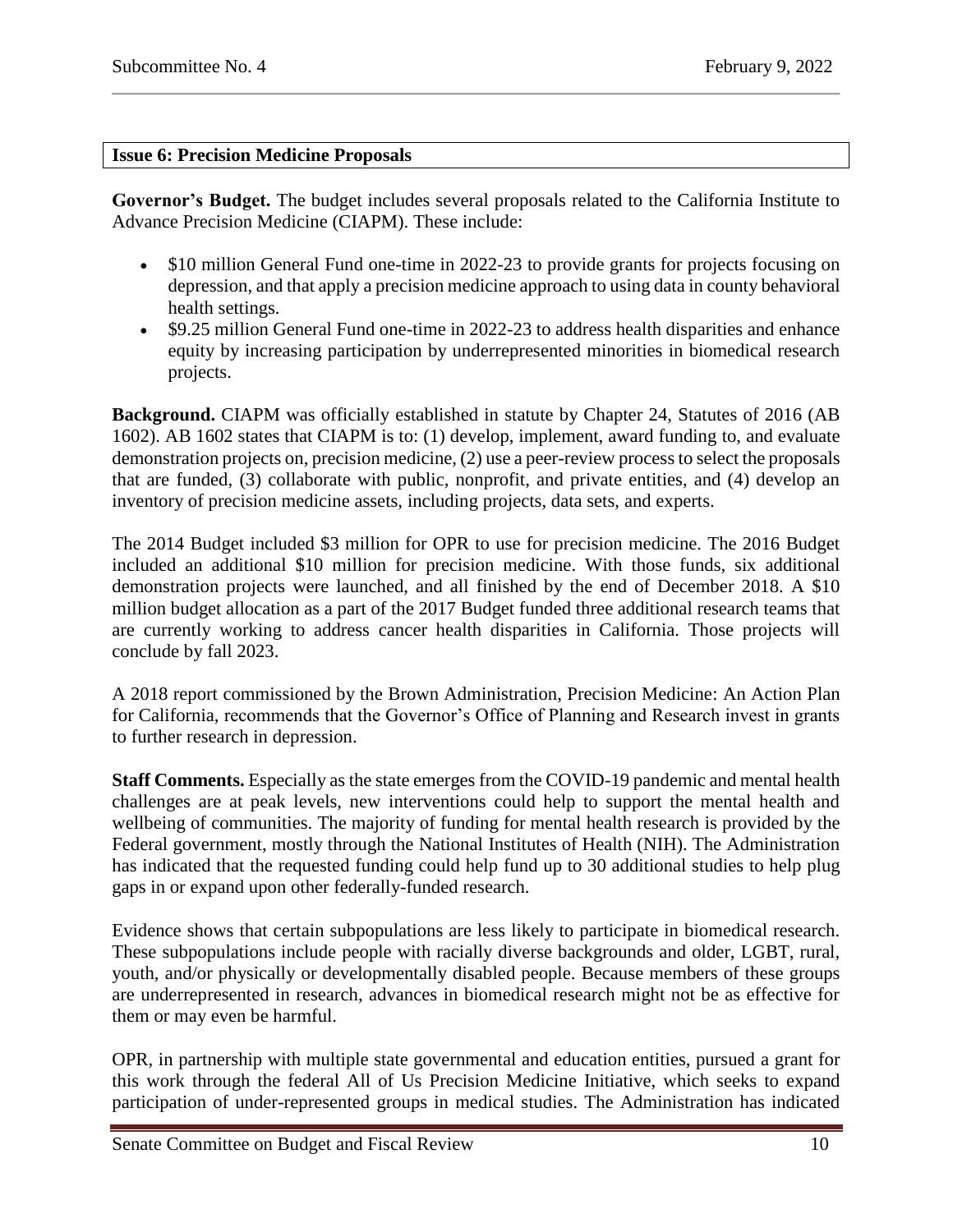that the requested funding would allow OPR to pursue this work alongside the existing federal All of Us program. The Administration has indicated that the requested funding would be used to improve representation of marginalized groups in medical studies.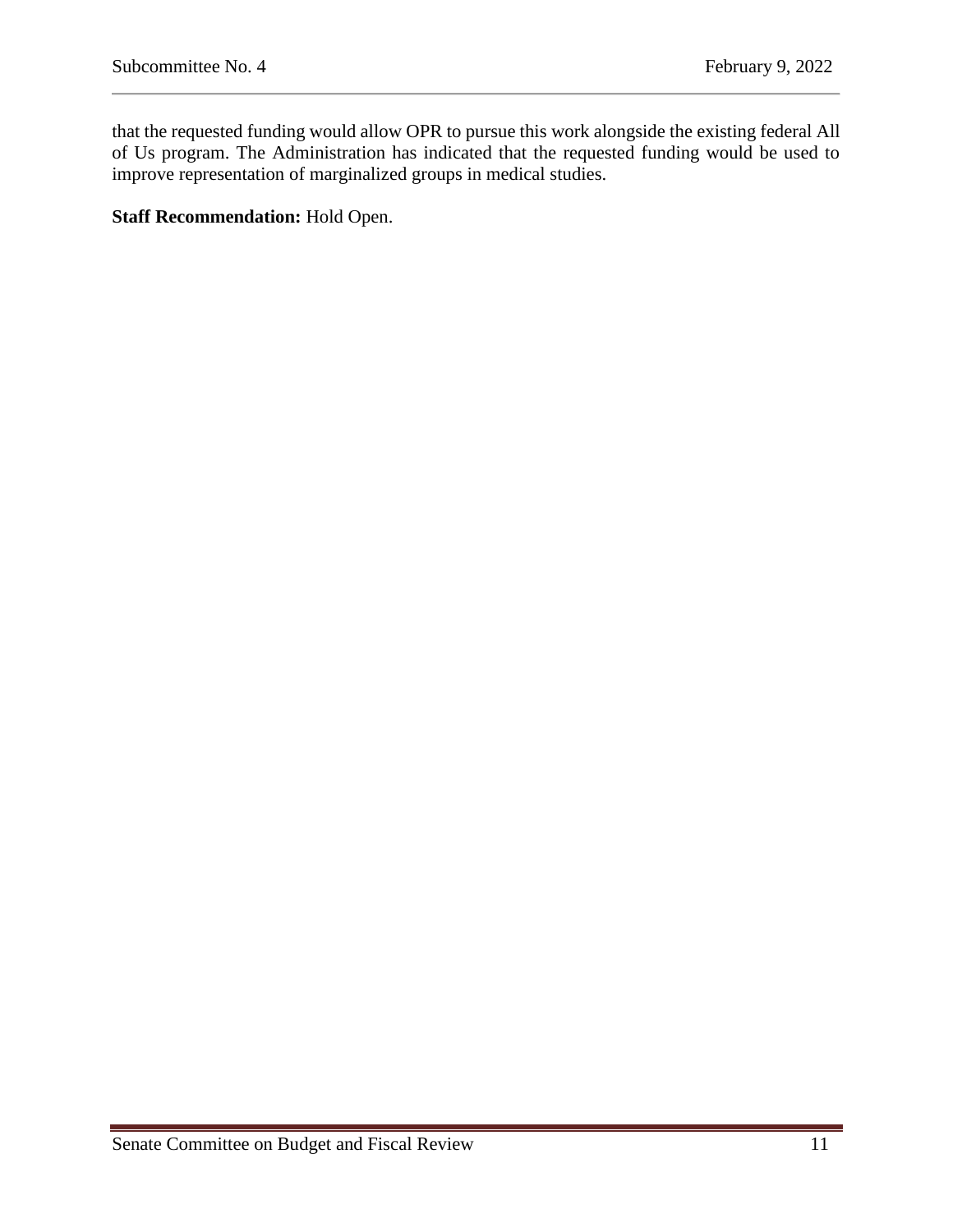# <span id="page-11-0"></span>**Issue 7: Community Partnerships and Strategic Communications**

**Governor's Budget.** The Governor's budget includes \$65 million General Fund in 2022-23 and ongoing to create and implement the Office of Community Partnerships and Strategic Communications (OCPSC) in order to manage the state's highest priority public awareness and community outreach campaigns.

**Background.** The Office of Planning and Research (OPR) was created by statute in 1970 and among other responsibilities is designated as the "state planning entity." OPR's core programs include State Planning and Policy, Strategic Growth Council and California Volunteers and coordinating land use, planning, and environmental and climate policy across state agencies.

The state made significant communication and community outreach efforts in recent years, including communications around the 2020 Census (for which \$187 million was appropriated over three years) as well as ongoing communications related to the COVID-19 pandemic and related public health issues.

**Staff Comments.** The Administration has indicated that a number of important lessons have been learned from the 2020 Census and COVID-19 communication campaigns, including the importance of data, the important of engaging communities directly, and the need for closer coordination between involved state entities. The Administration has indicated that these communication efforts were typically separate from one another, even if they were communicating with the same communities or organizations.

The Administration has indicated that this proposal is split into two components:

- Resources to stand up the new Office of Community Partnerships and Strategic Communications (OCPSC) to coordinate and manage statewide communications campaigns across state government.
- Contracting resources to establish and maintain a network of community-based organizations with which to partner on communications efforts in impacted communities across the state.

The Administration has indicated that additional details are forthcoming.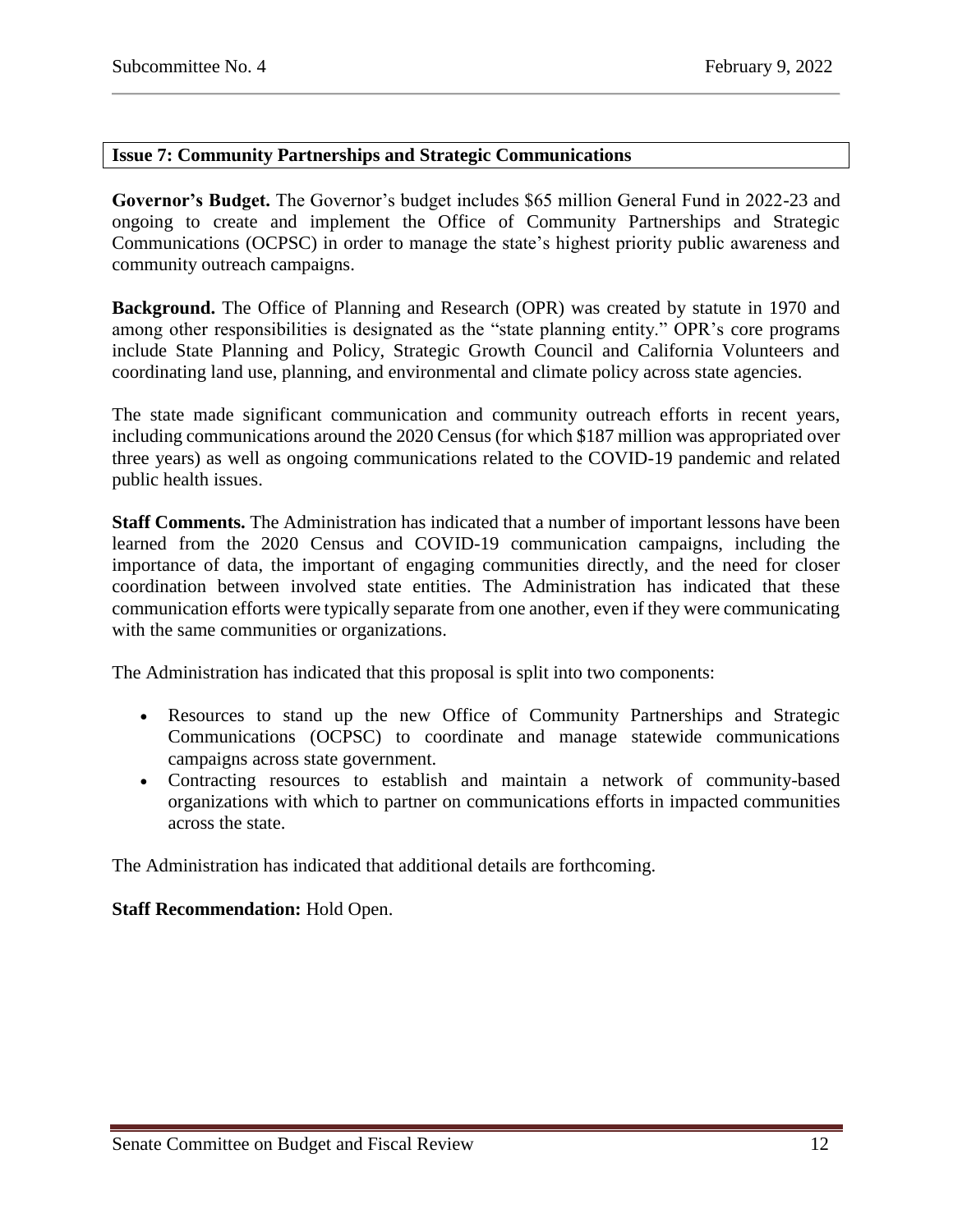## <span id="page-12-0"></span>**Issue 8: California Volunteers Proposals**

**Governor's Budget.** The Governor's budget includes several proposals related to the California Volunteers program. These include:

- \$10 million General Fund in 2022-23 and ongoing to support the mobilization and unification of California around service, volunteerism, and neighbor-to-neighbor outreach. The resources will expand California's existing volunteer infrastructure and bolster a statewide Neighbor-to-Neighbor initiative to recruit, train, equip and organize neighbors in response to community needs.
- \$10 million General Fund one-time in 2022-23 to develop and implement the Foster Grandparent and the Senior Companion Programs to increase older adult volunteerism, help people age in place, reduce isolation, enhance intergenerational partnerships and relationships, and provide benefits to schools, libraries, local community sites, and more.

**Background.** The Coronavirus (COVID-19) pandemic forced the state to rethink existing strategies for engagement and mobilization of Californians around pressing community issues. California Volunteers, as the State Service Commission and the lead for volunteerism, service, and civic engagement in the state, developed and launched a pilot engagement campaign known as the Neighbor-to-Neighbor initiative. This program began as an unfunded effort; a grassroots mobilization strategy to engage Californians who wanted to help their neighbors during the worst of the pandemic but did not know where to start. This initial program developed by California Volunteers to fill a need has since been formalized in response to the ongoing pandemic.

The Foster Grandparent program is a national program that recruits low-income older adults to provide one-on-one mentoring, nurturing, and support to children with special or exceptional needs or who are in circumstances that limit their academic, social, or emotional development. The Senior Companion Program is a national peer-based volunteer program that provides services to older adults at risk of nursing home placement due to chronic illness, disability, or isolation.

**Staff Comments.** California Volunteers proposes to use the requested funding for the Neighborto-Neighbor program to build a statewide network of neighborhood leaders to activate neighborhoods taking action. California Volunteers will provide the forum and create convenings to train neighborhood leaders across the state. California Volunteers will provide multiple trainings on how to organize neighborhood activity and what actions to take in key focus areas and support an activity calendar based on time of year that keeps the leaders engaged with ideas for action.

California's 10-year Master Plan for Aging provides a blueprint to prepare the state for the coming demographic changes and to continue California's leadership in aging, disability, and equity. According to the Master Plan for Aging, California's over-60 population will increase from 16 percent of the total in 2010 to 25 percent in 2030. Providing opportunities for older adults to share their talents, experience, and time will be key to meeting the state's growing needs. The Master Plan for Aging specifically addresses engagement.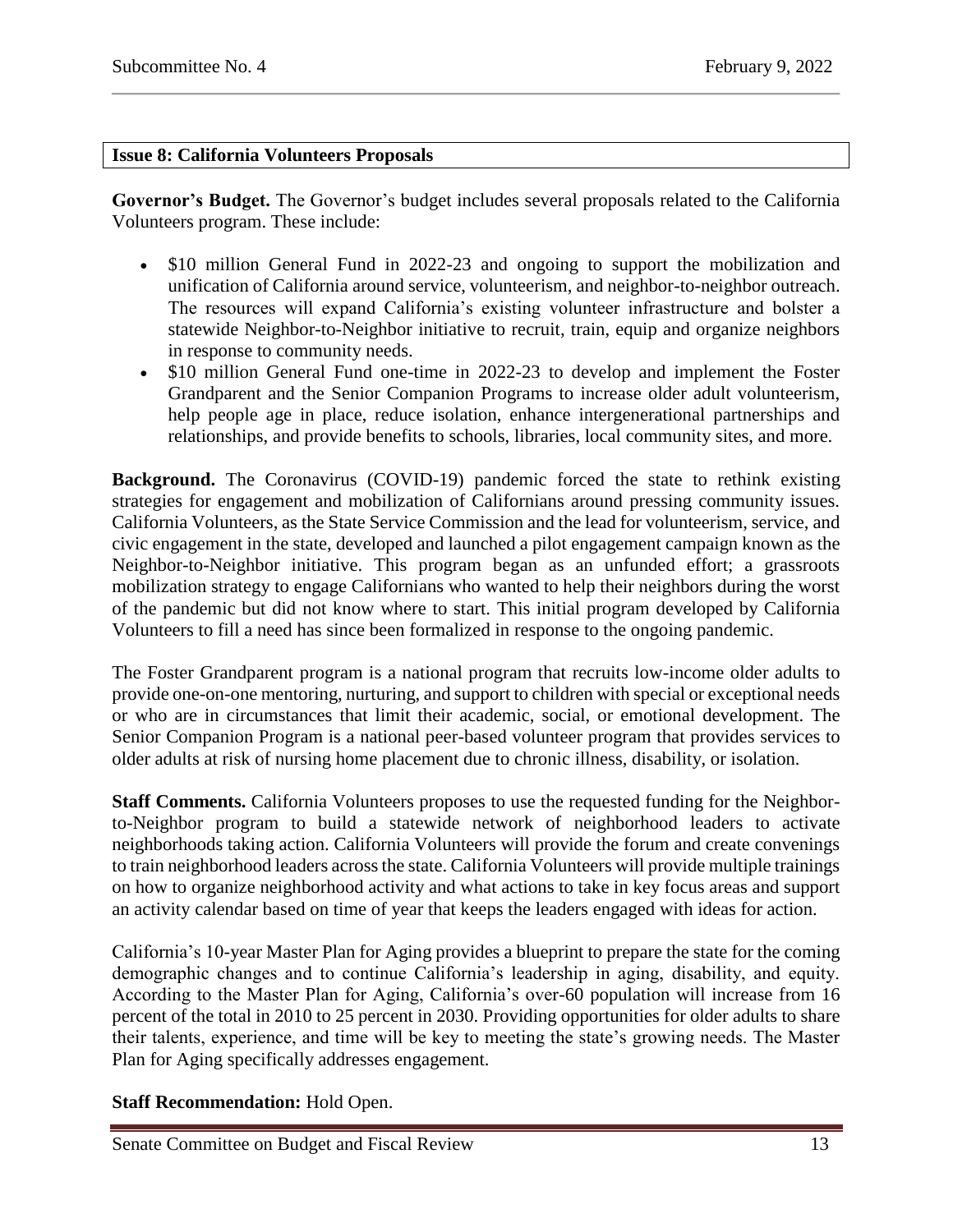# <span id="page-13-0"></span>**Issue 9: California Tribal Affairs Office**

**Governor's Budget.** The Governor's budget includes a net-zero transfer of \$115,000 Environmental License Plate Fund (ELPF) ongoing and \$441,000 General Fund ongoing and 3 positions from the Native American Commission to establish the Office of Tribal Affairs within the Governor's Office, the net-zero transfer of \$450,000 ELPF through FY 2024-25 to the Governor's Office of Planning and Research to support the California Truth & Healing Council.

Functionally, these requests will do the following:

- Reduce the California Native Heritage Commission budget by 1 position and \$774,000 (\$209,000 General Fund and \$565,000 ELPF).
- Increases the budget for the Governor's Office by 3 positions and \$535,000 (\$115,000) ELPF, \$441,000 General Fund).
- Increases OPR's budget by \$450,000 ELPF.

**Background.** The position of the Tribal Advisor was created via Executive Order B-10-11 in 2011. In 2018, the Governor's Office created the Tribal Advisor position and Office of the Tribal Advisor independently in statute via AB 880 to make the office a more permanent fixture within the Governor's Office, though the budget remained within the Commission budget and no position was independently established or funded at that time. In 2021, due to the growing scope and complexity of work under the purview of each the Commission and the Governor's Office of the Tribal Advisor, the position of the Tribal Advisor was established through the Budget Act of 2021 and staffed separately. The Office of the Tribal Advisor now operates separately from the Commission, though it remains housed within the Commission budget.

In Fiscal Years 2020-21 and 2021-22, the Legislature authorized a total \$450,000 Environmental License Plate Fund annually through Fiscal Year 2024-25 to fund the work of the California Truth & Healing Council, which is a 12 member Council (16 total with alternate voting members) that meets quarterly and as subcommittees as needed throughout the state. Pursuant to E.O. N-15-19, the Governor's Tribal Advisor convenes and leads the Truth & Healing Council. The Council must submit a final written report of findings to the Office of the Tribal Advisor by January 1, 2025.

**Staff Comments.** The Administration has indicated that the Governor's Tribal Advisor currently oversees and convenes the California Truth & Healing Council. The transfer of the California Truth & Healing Council budget to OPR will allow the Governor's Tribal Advisor to continue to administer the work of the Council at a high level and facilitate research and writing to compile the final report with the assistance of the Governor's Office of Planning and Research.

The portions of this proposal that impact the California Native American Heritage Commission and the Governor's Office will be heard at another date.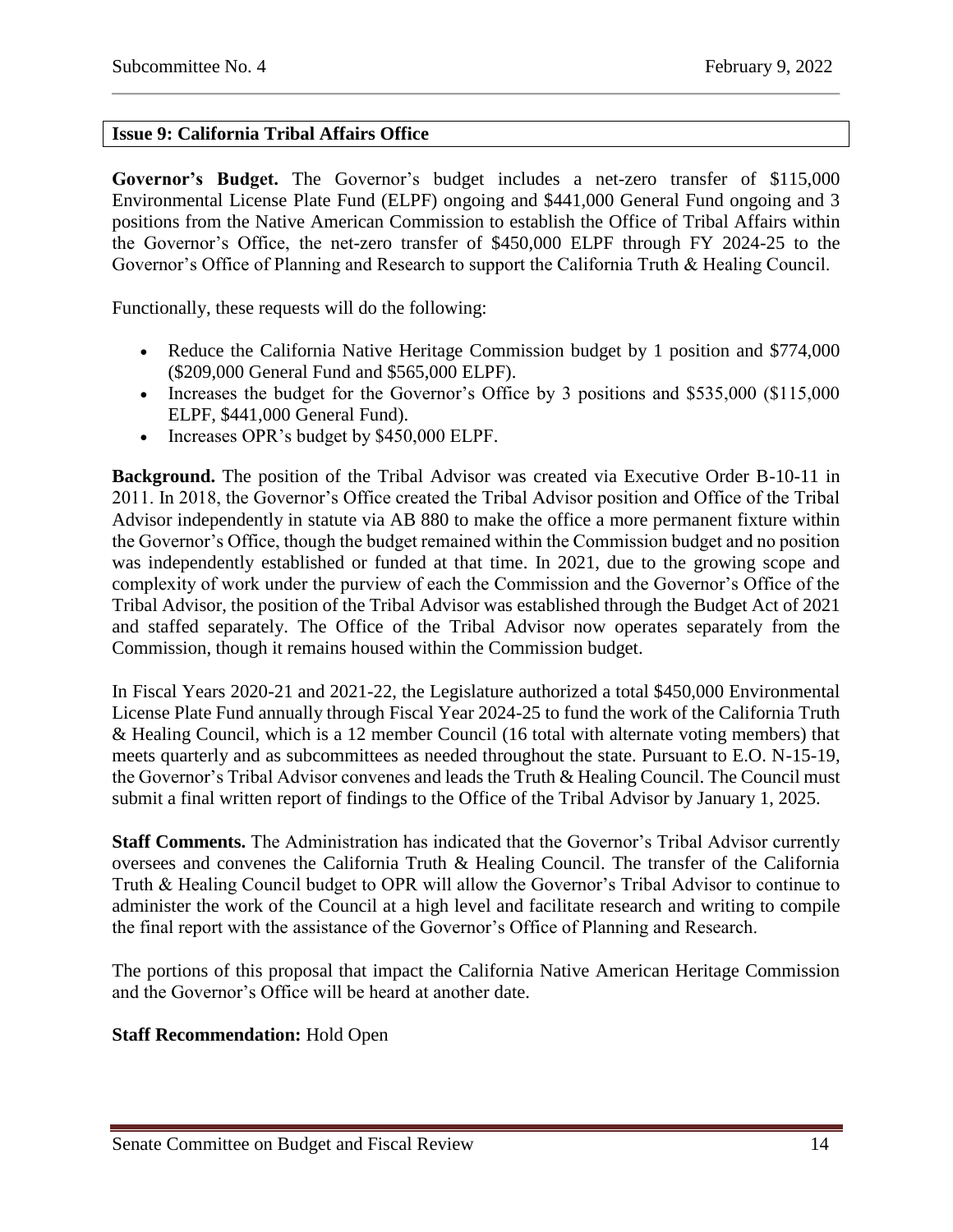## <span id="page-14-0"></span>**Issue 10: Legislative Staff Augmentation**

**Governor's Budget.** The budget includes \$438,000 General Fund and two positions in 2022-23 and ongoing to support OPR's growing amount of legislative workload across OPRs budget programs including the Strategic Growth Council (SGC), California Volunteers (CV), and OPR's State Planning & Policy (SPPD) programs.

**Background.** Created by statute in 1970, OPR serves the Governor and their Cabinet as staff for long-range planning and research and constitutes the state's comprehensive planning agency. The Legislature and Administration frequently task OPR and SGC with launching new initiatives and grant programs, and drafting reports and documents related to relevant and timely policy topics.

The 2019 budget provided \$334,000 General Fund in and three positions to assist with additional administrative workload for OPR. The proposed 2020 budget included \$357,000 from the General Fund in 2020-21 and ongoing to establish 2.0 positions to support OPR's growing amount of legal and legislative work. However, this request was withdrawn in the face of fiscal issues anticipated to result from the COVID 19 pandemic. The 2021 budget included \$622,000 General Fund to fund increased personnel in the CEQA Clearinghouse and OPR's cross-programmatic administrative functions.

**Staff Comments.** The Administration has indicated that legislative workload for both OPR and SGC is currently supported by one position that fulfills responsibilities typically supported by a team of several staff members at other agencies. Additionally, OPR has been the subject of an increasing number of legislative bills in recent years. In 2013-14, there were 28 bills that impacted the Office. This increased to 81 bills in the 2019-20 legislative session.

Past budgets have provided significant additional administrative resources for OPR, none of which have been focused on legislative work. However, there are questions surrounding the appropriate level of resources and whether existing resources could be better allocated to manage OPR's growing legislative workload.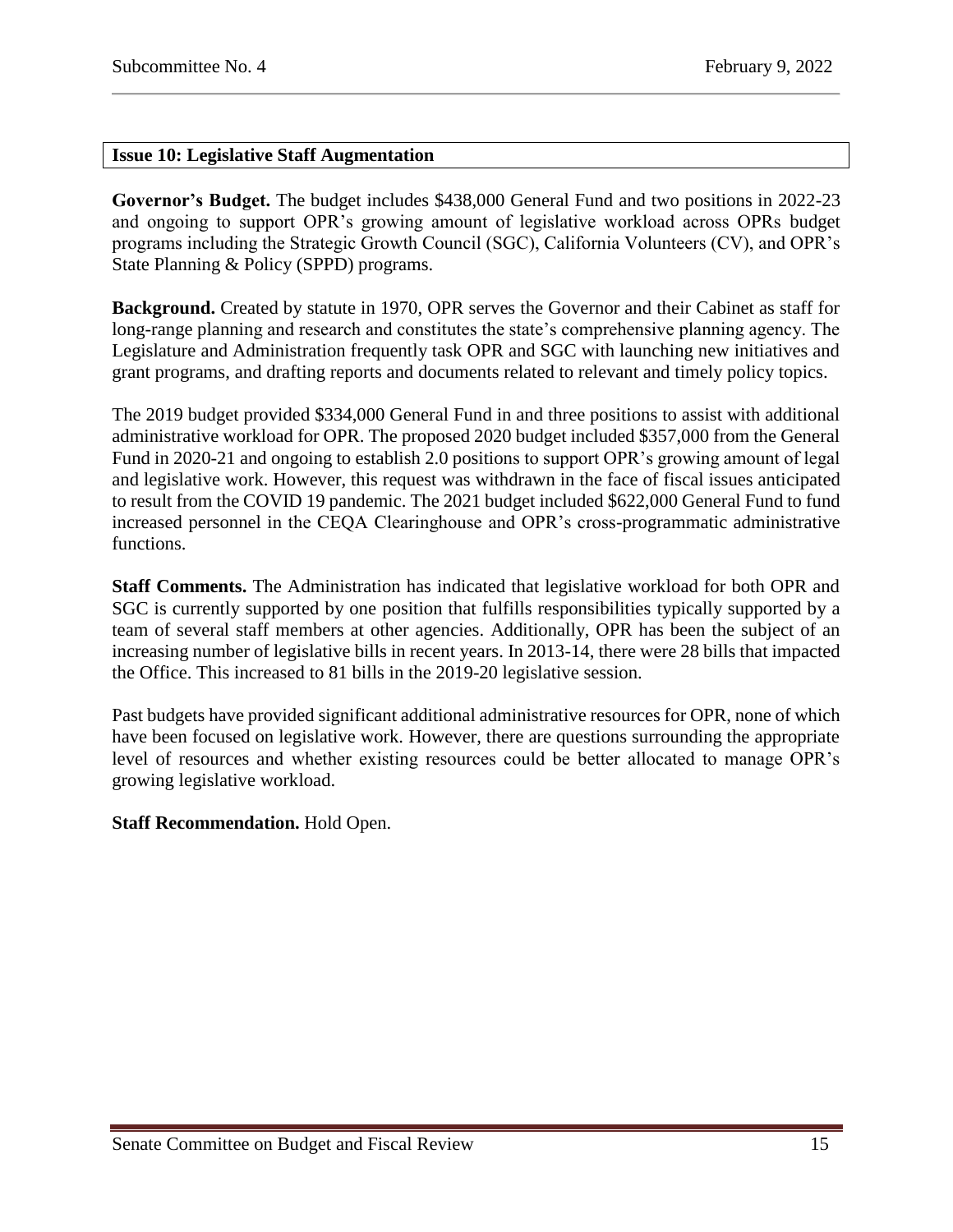# <span id="page-15-0"></span>**0509 GOVERNOR'S OFFICE OF BUSINESS AND ECONOMIC DEVELOPMENT (GO-BIZ)**

#### <span id="page-15-1"></span>**Issue 11: Update on GO-Biz Small Business Relief Programs**

**Request.** The California Office of Small Business Advocate (CalOSBA) will provide an update on the California Small Business COVID-19 Relief program, the Microbusiness COVID-19 Relief Grant Program, CA Dream Fund, Inclusive Innovation Hubs (iHubs2), the California Venues Grant Program, and the California Nonprofit Performing Art Grants Program.

#### **Background.**

.

The following is a summary of small business programs funded in the 2021 Budget Act:

# **Small Business COVID Relief Grant (SBCRG)**

The California Small Business COVID-19 Relief Grant Program was created within the California Office of the Small Business Advocate (CalOSBA). The program, which launched in December 2020, initially received an allocation of \$500 million in Disaster Response-Emergency Operations Account funding to provide grants up to \$25,000 to help support small businesses and nonprofits impacted by the pandemic. Chapter 7, Statutes of 2021 (SB 87) provided an additional \$2 billion General Fund to support this program. Of the amount allocated in SB 87, \$50 million was allocated specifically for one round of grants to nonprofit cultural institutions. Chapter 74, Statutes of 2021 (SB 151) provided an additional \$1.5 billion in federal State Fiscal Recovery Funds to fund three additional rounds of grants for small businesses and nonprofits impacted by the pandemic. A total of \$4 billion (\$2.5 billion General Fund and \$1.5 billion federal funds) has been allocated for this program.

According to CalOSBA, funding has been provided through nine rounds of applications, and rounds 1 to 9 have all closed to additional applications. Total dollars awarded to date are \$3,564,785,886. Awards are still being made for round 9. See table below for details. Award data is on the CalOSBA website.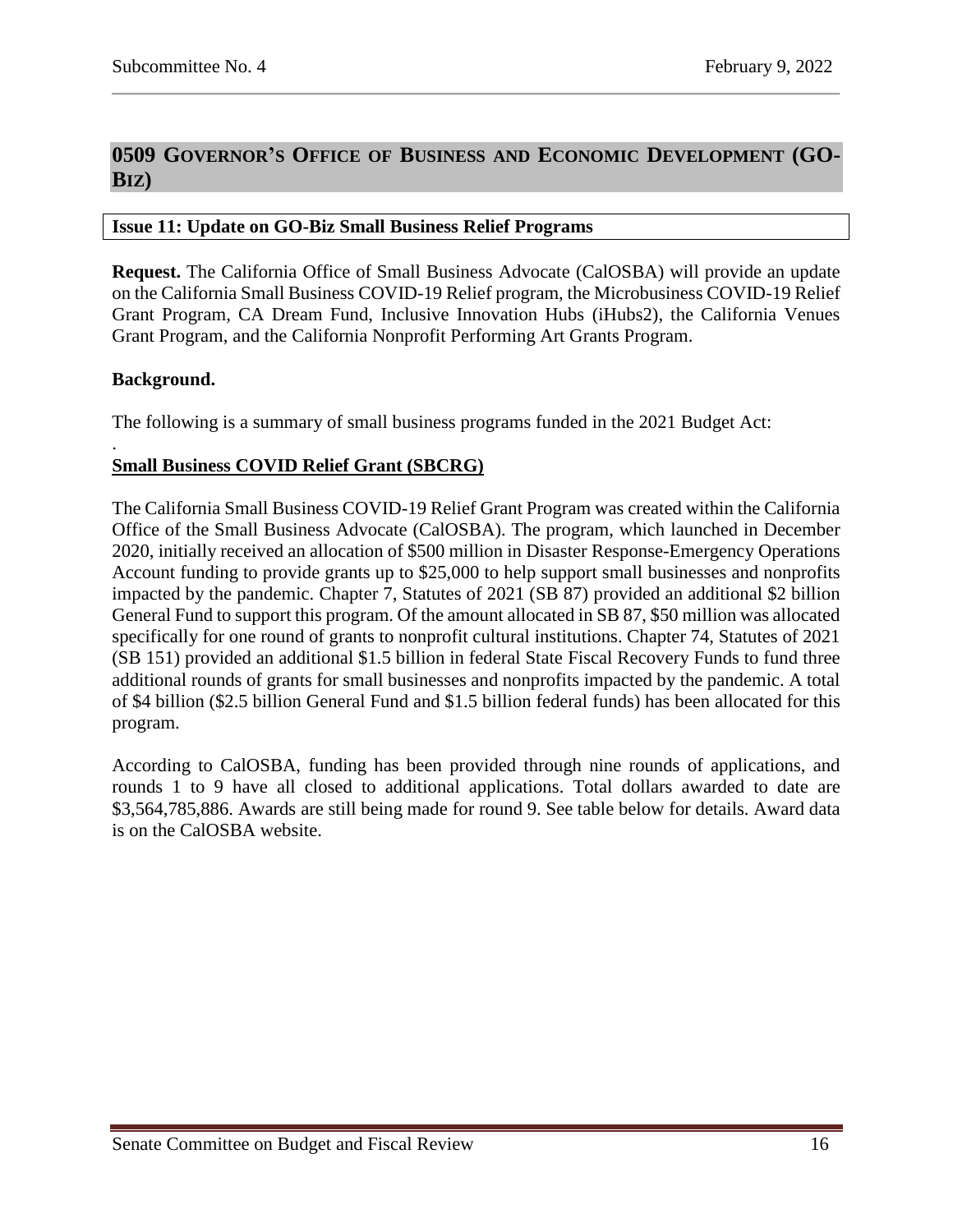| <b>Grant Program (Rounds 1 through 9)</b>  |         |
|--------------------------------------------|---------|
| <b>Total Applications Received to Date</b> | 516,175 |
| <b>Award Provided</b>                      |         |
|                                            |         |
| <b>Total to Date</b>                       | 311,566 |

| <b>Eligible Businesses That Have Not Received An Award</b>                                            |        |
|-------------------------------------------------------------------------------------------------------|--------|
| Pending/Projected to still receive an award under existing                                            |        |
| funding                                                                                               | 57,267 |
| Estimated to Receive an Award with the additional \$150 million<br>in the recent Early Action Package | 13,513 |
| Subtotal                                                                                              | 70,780 |

| <b>Ineligible Businesses/ Will Not Receive An Award</b>    |         |
|------------------------------------------------------------|---------|
|                                                            |         |
| Ineligible due to delinquent SOS filing status             | 8,570   |
|                                                            |         |
| Didn't meet verification or validation requirements        | 45,693  |
|                                                            |         |
| Duplicates of nonprofit applications                       | 98      |
|                                                            |         |
| Duplicates for businesses that applied for multiple grants | 79,468  |
|                                                            |         |
| Subtotal                                                   | 133,829 |

# **Microbusiness COVID-19 Relief Grants (MBCRG)**

The California Micro Business COVID-19 Relief Grant is administered by the CalOSBA. The Program provides competitive micro grants of \$2,500 to eligible microbusinesses impacted by COVID-19 and the related health and safety restrictions. Amounts available for each County are based on population as determined from the latest population estimates from the California Department of Finance. The role of grant making entities was granted to County government agencies or a consortium of nonprofits through two rounds of applications.

• Round 1– Is complete with 26 counties having received a notice of intent to award. 13 counties have fully executed contracts and requisitions have been done. 10 counties are going through their local approval process and 3 have yet to complete their documentation.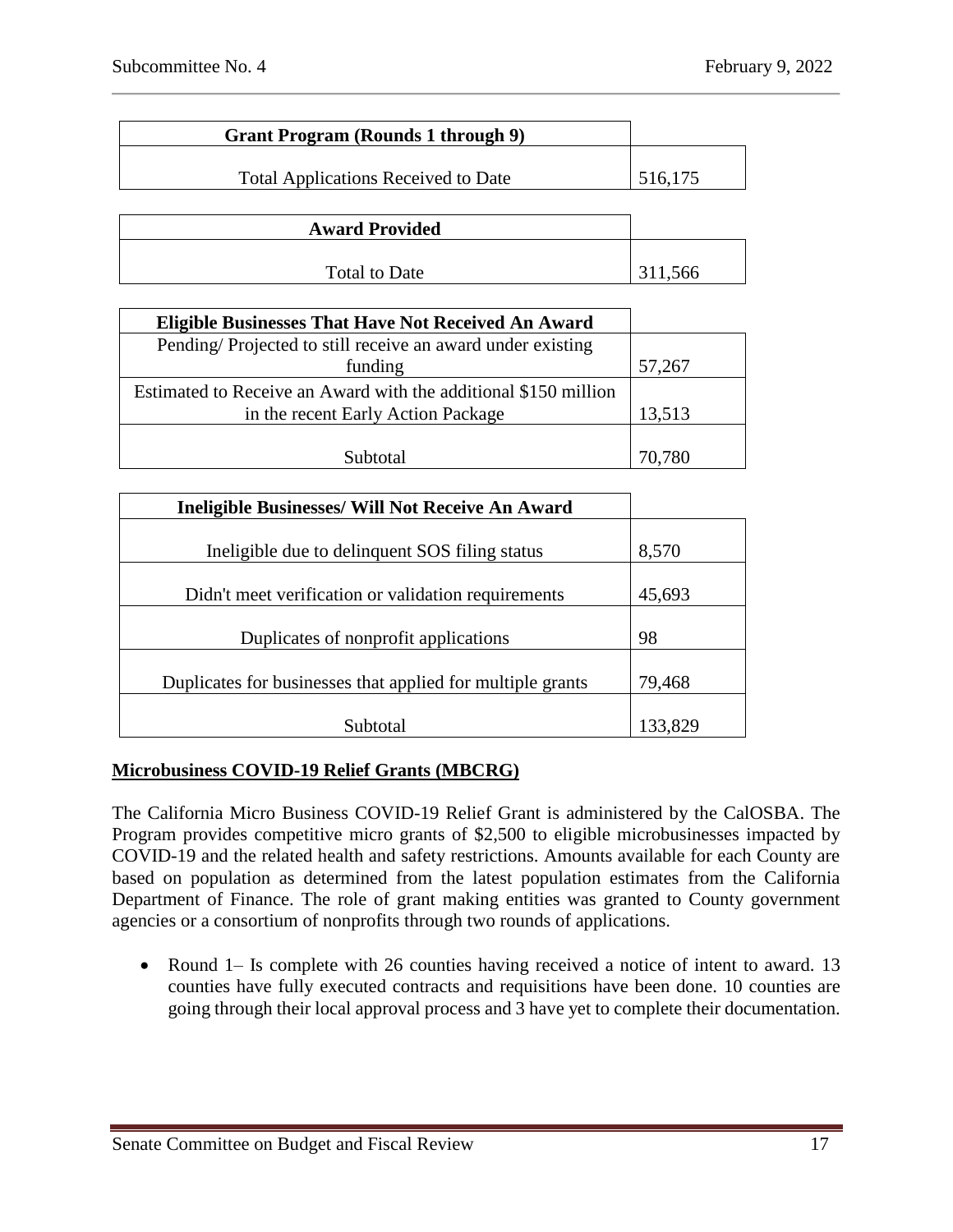• Round 2 – The Request for Proposals (RFP) for California county governments and consortiums of nonprofits to apply as grant making entities opened 1/26/22 and will close 3/10/22.

# **California Dream Fund**

The 2021 Budget act included \$35 million one-time General Fund in 2021-22 to establish the California Dream Fund, which will provide grants of up to \$10,000 to new businesses through the California Small Business Technical Assistance Expansion Program (SB TAEP). Up to ten percent of the funding may be used for outreach and administration.

CalOSBA released an RFP to select a fiscal agent via the Cal eProcure site. Proposals were due January 12, 2022. CalOSBA and BSU underwent a scoring process to select the fiscal agent. A notice of intent to award was sent to Lendistry and posted on Cal eProcure. The ten- day "stand still period" has expired with no contest to the contract award. B.S. D. Capital (Lendistry) has been selected to administer grant funds for the California Dream Fund Program. TAEP Centers have all received awards to serve small businesses for their respective service areas.

# **Inclusive Innovation Hubs (iHub2)**

The 2021 Budget included \$2.5 million one-time General Fund to start the iHub2 Program. iHubs are intended to improve the state's national and global competitiveness by stimulating partnerships, economic development, and job creation around specific research clusters throughout the state. The iHub2 program provides support to accelerators, incubators, and place based small business development centers designed to foster qualified small businesses in technology driven and geographically diverse innovation business ventures. CalOSBA currently has a request for proposal (RFP) open to establish 10 Hubs within the state and expects to award funding of \$250,000 to each of the 10 by February 2022. The request for proposals submission period was 10/11/21 – 12/16/21 and 22 applications were received from across the state. CalOSBA is currently in the selection process for the 10 iHubs. Notices of Intent to Award are expected to go out on in early February 2022.

# **California Venues Grants**

The 2021 Budget included \$150 million one-time General Fund in 2021-22 to provide grants of up to \$250,000 to independent venues, live events businesses, and minor league sports. As of 12/28/21, approximately 453 live venue centers were selected to go through the validation and verification process, which takes approximately 45 days. Go-Biz reports that they are investigating an issue related to NAICS (North American Industry Coding System) codes that may have otherwise eligible entities deemed ineligible. Not all selected applicants will be awarded, and selections are still ongoing at this time.

# **Nonprofit Performing Arts Grants**

The 2021 Budget included \$49.5 million one-time General Fund in 2021-22 to provide grants of up to \$75,000 to eligible nonprofit performing arts organizations to encourage workforce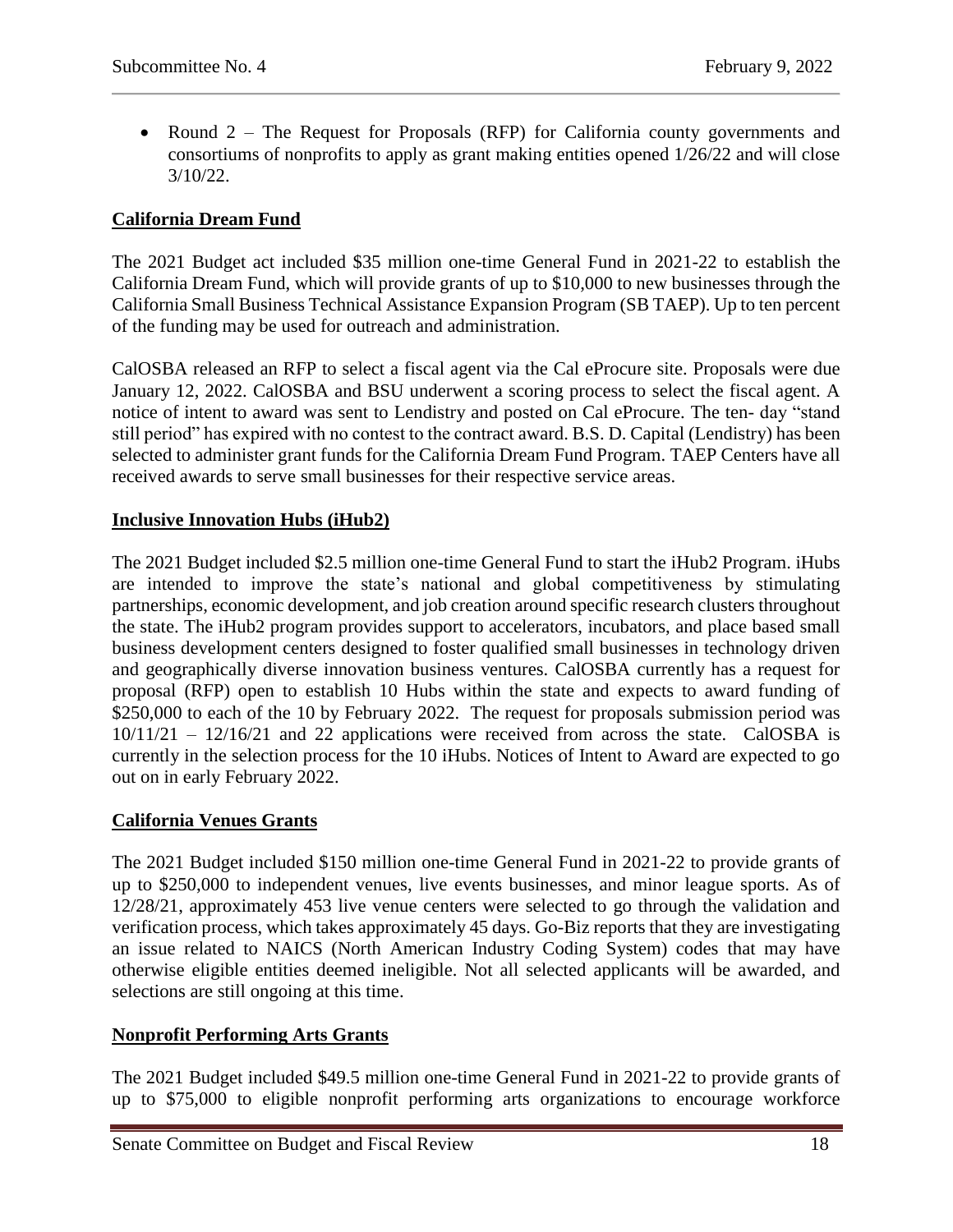development. CalOSBA released a request for proposals from eligible grant making entities on January 21, 2022 to solicit applications from eligible organizations to apply to administer the grant program and distribute grants to eligible nonprofit performing arts organizations to encourage workforce development. Applications will be accepted through Tuesday, February 8, 2022.

**Staff Comments.** While early action legislation (AB 87 and SB 113) related to the budget would provide an additional \$150 million for waitlisted applicants to the California Small Business COVID-19 Relief Grant Program. CalOSBA has identified approximately \$20 million in funding that remains unallocated from the amount set-aside for non-profit cultural institutions. The Legislature may wish to consider if there were barriers for non-profit cultural institutions in accessing the funds and whether additional changes are need to fully utilize funding to support these unique institutions as originally intended.

**Staff Recommendation.** Information Only.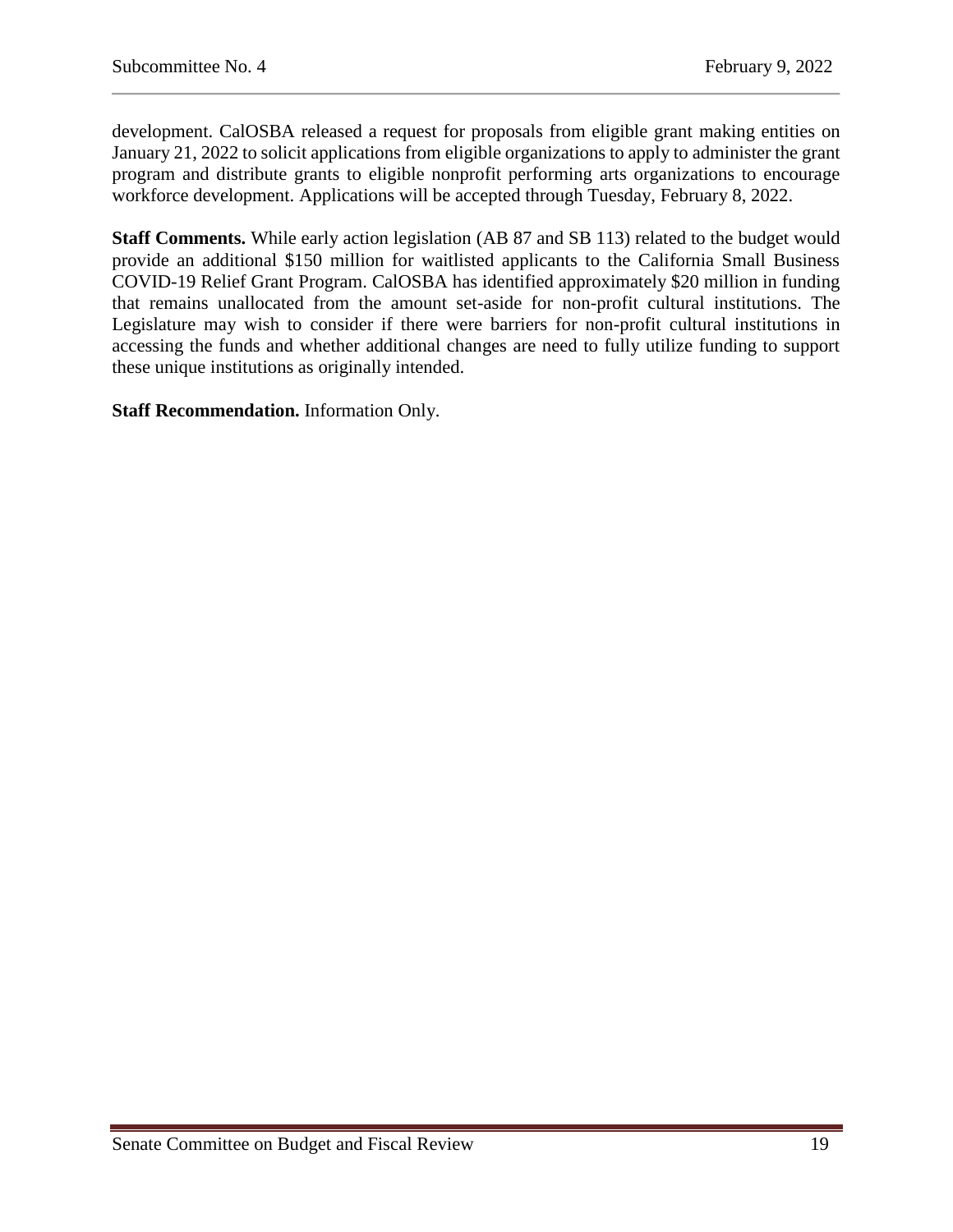## <span id="page-19-0"></span>**Issue 12: California Tourism Recovery Funding**

**Request.** The Governor budget requests \$45 million one-time General Fund in 2022-23 to implement strategic media recovery campaigns to help continue the recovery of the travel and tourism industry. The California Office of Tourism, within the Governor's Office of Business and Economic Development, will coordinate with Visit California to implement this initiative.

**Background.** The 2021 Budget included \$95 million federal American Rescue Plan Act funding in 2021-22 to implement strategic media campaigns to jump-start the recovery of the travel and tourism industry. The contract between GO-Biz and Visit California was executed on October 12, 2021, and the funding was provided to Visit California on October 15, 2021.

Visit California reported that of the \$95 million, \$45 million will be programmed for the second half of the 2021-22 fiscal year. This is equivalent to the amount that is requested for the 2022-23 fiscal year.

Visit California's campaigns are distributed through television and online television, billboards, radio, digital, social media, and online travel agencies. Funding for the current campaigns will be exhausted by June 2022. This request will keep existing marketing campaigns on air through June 2023 and add dedicated campaign layers focused on family, urban core and culinary travel.

The proposed new campaigns include:

- Kidifornia—promoting California as a family fun option for those looking to reunite, reconnect, and learn how to vacation again.
- Urban Core—promoting gateway cities that offer a blend of outdoor setting and cultural experiences for travelers looking to embrace life, be spontaneous and their adventure.
- Culinary—encouraging everyone to dine out and help California's world-class restaurants and their employees.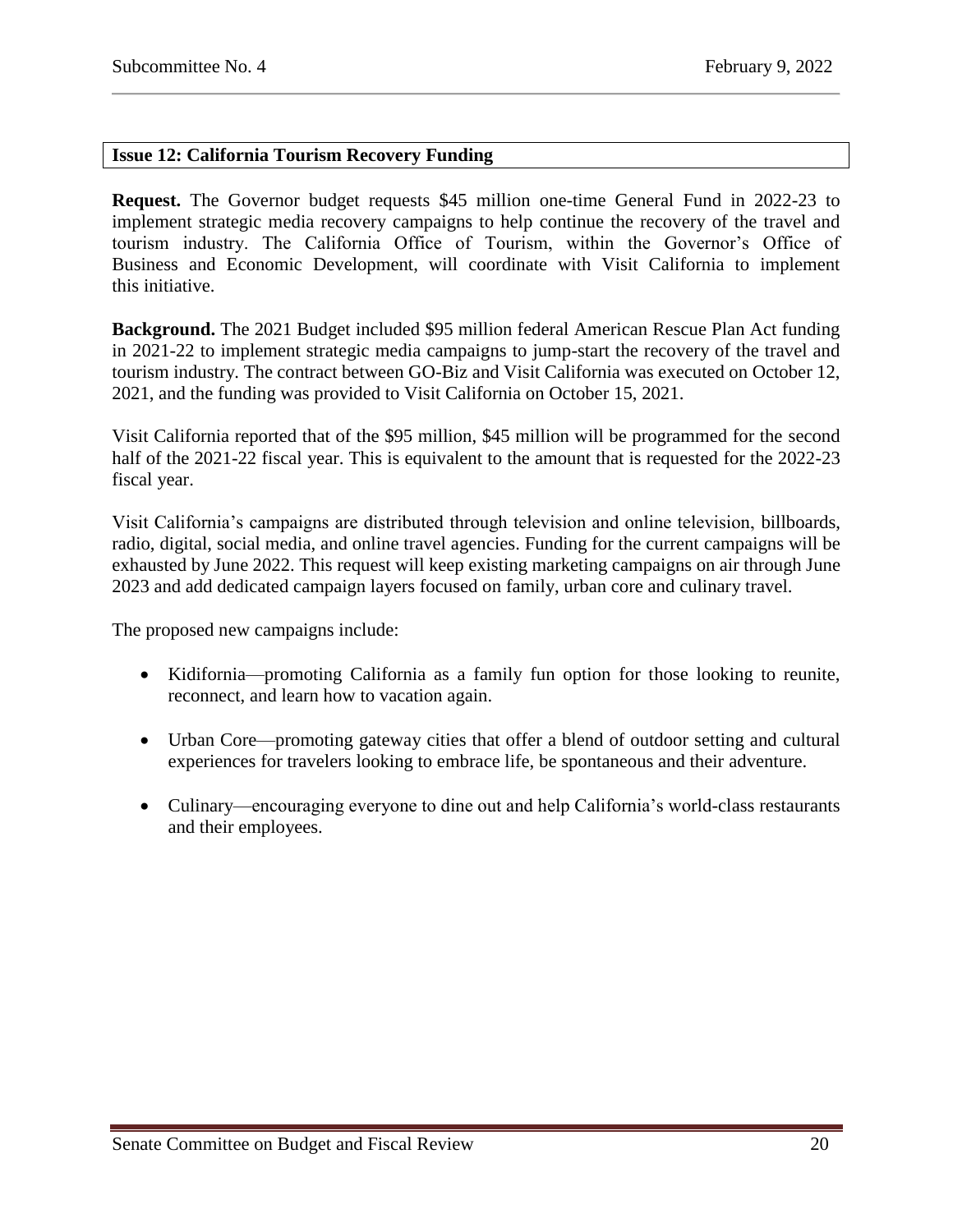# Visit California-\$45 Million Spending Media Plan

|                                   | <b>TOTAL SPEND</b><br>$(2022 - 23)$ | <b>FALL 2022 SPEND</b> | <b>SPRING 2023 SPEND</b> |
|-----------------------------------|-------------------------------------|------------------------|--------------------------|
| <b>CALLING ALL CALIFORNIANS</b>   |                                     |                        |                          |
| In-State Spot Market Television   | \$4,000,000                         | \$4,000,000            | \$0                      |
| In-State Out-of-Home              | \$1,000,000                         | \$1,000,000            | \$0                      |
|                                   | \$5,000,000                         | \$5,000,000            | \$0                      |
| AM I DREAMING, CALIFORNIA         |                                     |                        |                          |
| <b>National Linear TV</b>         | \$8,000,000                         | \$8,000,000            | \$0                      |
| <b>National Online TV</b>         | \$3,500,000                         | \$3,500,000            | \$0                      |
| National Digital/Social           | \$7,000,000                         | \$3,500,000            | \$3,500,000              |
| Matching Co-op Funds              | \$4,000,000                         | \$2,000,000            | \$2,000,000              |
|                                   | \$22,500,000                        | \$17,000,000           | \$5,500,000              |
| <b>FAMILY/KIDIFORNIA</b>          |                                     |                        |                          |
| <b>National Linear TV</b>         | \$5,000,000                         | \$5,000,000            | \$0                      |
| <b>National Online TV</b>         | \$2,000,000                         | \$2,000,000            | \$0                      |
| National Digital/Social           | \$2,000,000                         | \$1,000,000            | \$1,000,000              |
| Matching Co-op Funds              | \$1,000,000                         | \$500,000              | \$500,000                |
|                                   | \$10,000,000                        | \$8,500,000            | \$1,500,000              |
| <b>URBAN CORE/CULINARY</b>        |                                     |                        |                          |
| <b>National Online TV</b>         | \$3,000,000                         | \$1,500,000            | \$1,500,000              |
| National Digital/Social           | \$2,000,000                         | \$1,000,000            | \$1,000,000              |
|                                   | \$5,000,000                         | \$2,500,000            | \$2,500,000              |
| <b>MEET WHAT'S POSSIBLE</b>       |                                     |                        |                          |
| Group Meetings & Conventions      | \$2,000,000                         | \$1,000,000            | \$1,000,000              |
|                                   | \$2,000,000                         | \$1,000,000            | \$1,000,000              |
| <b>CONTINGENCY</b>                |                                     |                        |                          |
| Contingency                       | \$500,000                           | \$250,000              | \$250,000                |
|                                   | \$500,000                           | \$250,000              | \$250,000                |
| TOTAL 2022-23 STIMULUS MEDIA PLAN | \$45,000,000                        | \$34,250,000           | \$10,750,000             |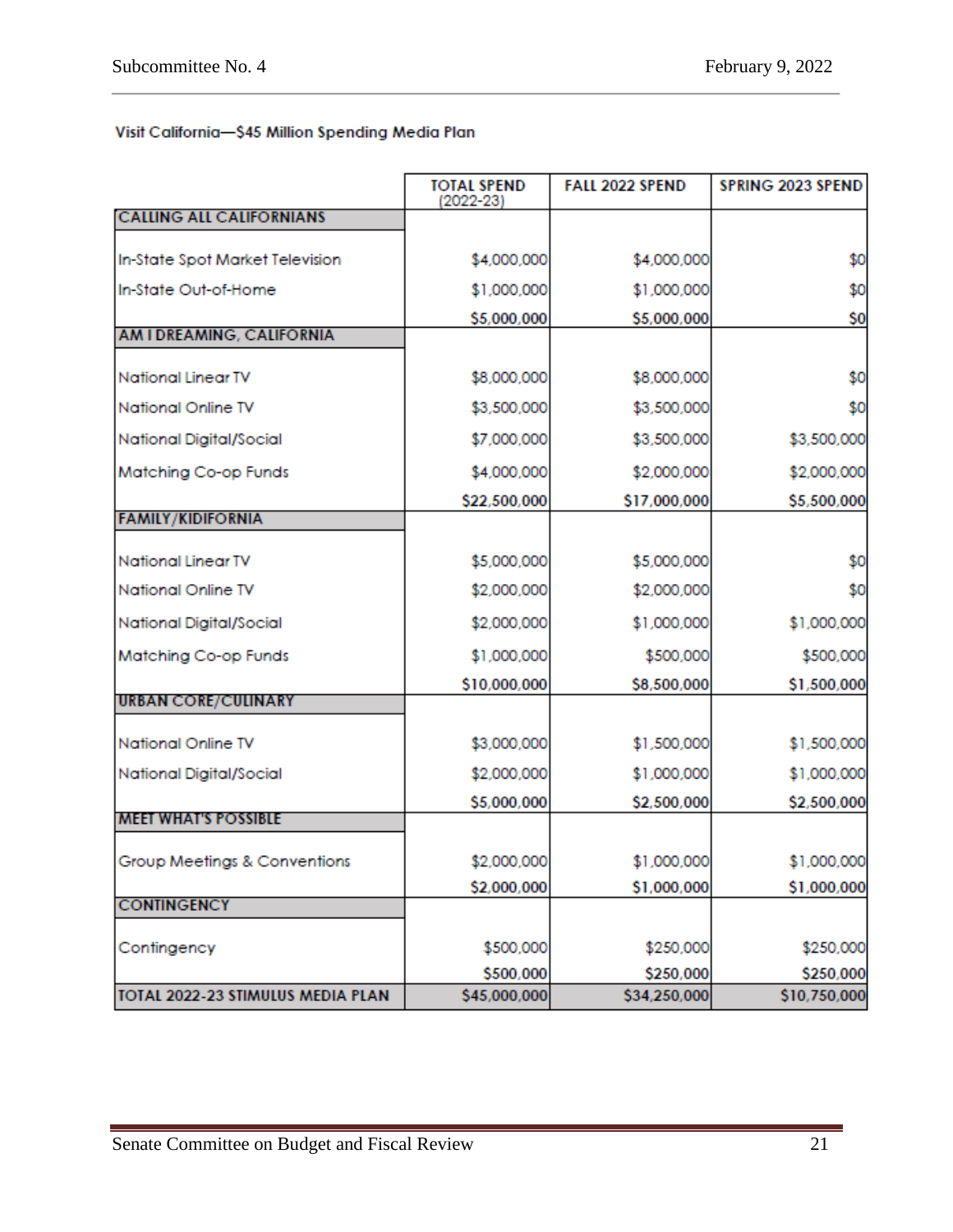# **LAO Comments.**

**COVID-19 Significantly Impacted State Tourism and Visit California Revenue.** Tourism is an important industry in the state that was impacted by the COVID-19 pandemic to a greater extent than many other sectors of the state's economy. While total consumer spending in California declined by 4 percent in 2020, Visit California estimates that direct travel-related spending declined by 55 percent. The decline in tourism affects tourism business and, by extension, Visit California's assessment revenues, which declined from \$124 million in 2018-19 to \$76 million in 2020-21.

**Visit California Net Assets Increased Significantly in 2020 and 2021**. As revenue collections began to decline at the onset of the pandemic in 2020, Visit California sharply reduced its expenditures. Its reduction in expenditures outpaced its decline in revenues. Consequently, Visit California has increased its net assets from \$20 million at the beginning of 2019-20 to \$58 million by the end of 2021-22.

**Additional State Funding for Marketing Appears Unnecessary.** Tourism in California has begun to recover but it likely will be depressed for some time because of public health concerns. While Visit California's assessment revenue over the next several years likely will continue to be depressed, it is unlikely to decline further. We find that Visit California should be able to spend somewhat above their pre-pandemic levels without additional state funds given its net assets, the \$95 million provided by the state last year, and its current levels of assessment revenue.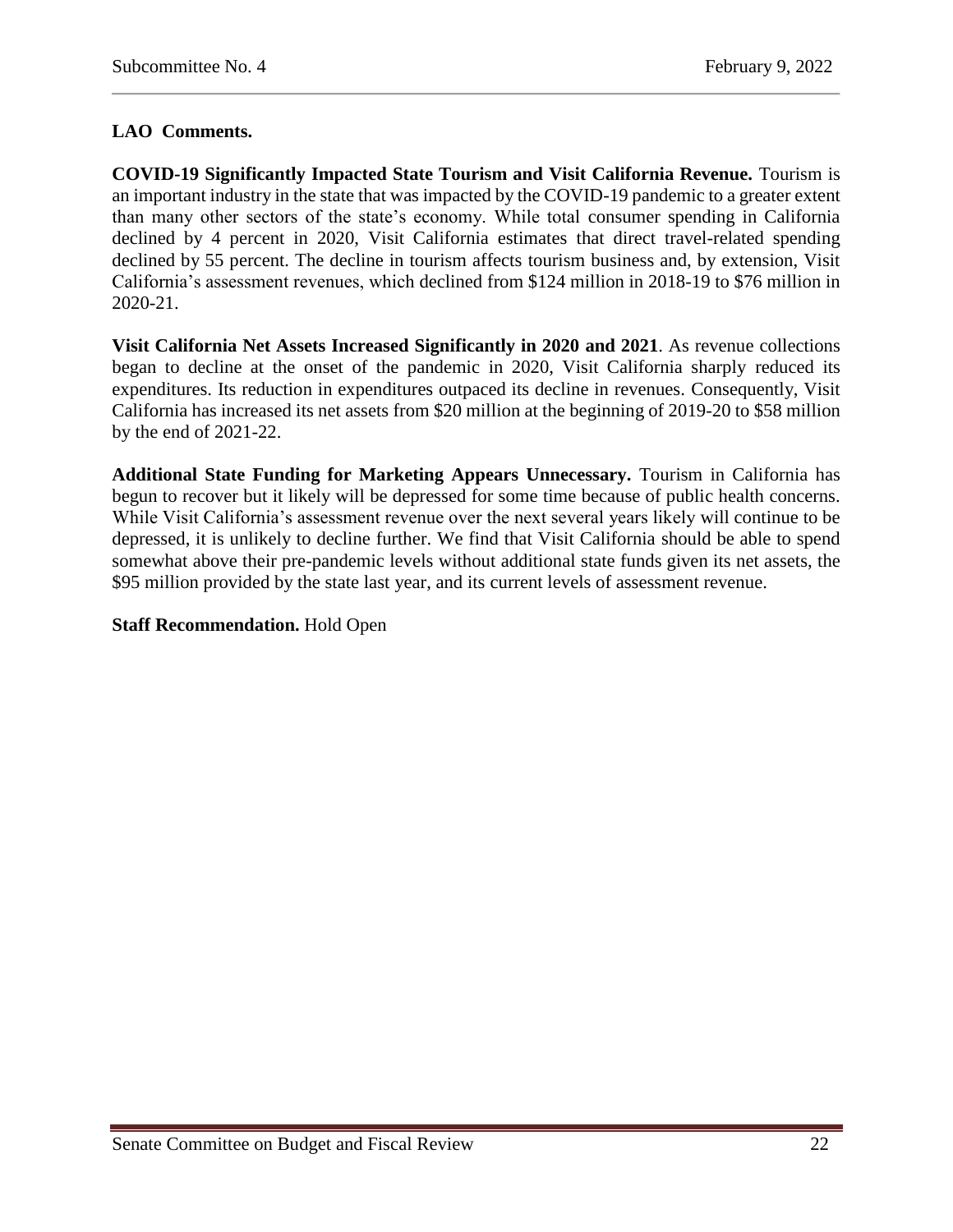## <span id="page-22-0"></span>**Issue 13: Immigration Integration and Economic Development**

**Budget.** The Governor's budget requests one position and \$11.6 million General Fund in 2022- 23, and \$500,000 annually thereafter, to support statewide coordination for immigrant integration and propel innovation including through enhanced services for immigrant communities at the state and local level, and supports for economic development activities, including at the California-Mexico border. This request also includes statutory changes to clarify the role of the Director of Immigration Integration and align the functions of the position.

#### **Background.**

This BCP has five components: Immigrant focused position, Local Government Investments, Business Quick Start Guides and Translations, Export Training Network, and Trade missions.

These areas are outlined below:

#### **Immigrant –Focused Position**

- Provide \$150,000 ongoing General fund to establish a new immigrant-focused position within GO-Biz to support statewide coordination and direct resources for integration:
- Convene the Interagency Council on Immigrant Integration & Talent and support engagement with business and immigration stakeholders.
- Provide technical assistance to state departments and agencies.
- Lead outreach to target populations regarding available services and work with business owners to identify policies that foster complete economic integration of foreignborn talent and sustained prosperity for all; identify programs and initiatives that could help support cross-border commerce; and efforts that can support immigrant entrepreneurs and workers, including supporting workplace based English language training and promoting citizenship.
- Oversee the provision of one-time funding to local governments to seed and enhance immigrant integration support services across the state and amplify the development and deployment of best practices.

# **Local Government Investments.**

Provide \$8.7 million one-time General Fund in 2022-23, available over three-years, for competitive grants to local governments to start or expand positions to: 1) build trust with immigrant residents and 2) help immigrant populations navigate state and local services with priority on quality of life, workforce, and entrepreneurship supports. This funding will help cities and counties seed and deploy best practices in immigrant support services with state provided technical assistance, including hiring a liaison or ombudsman to provide or expand support services across local government for immigrant communities, including small business owners, or establishing or maintaining a local office for immigrant services.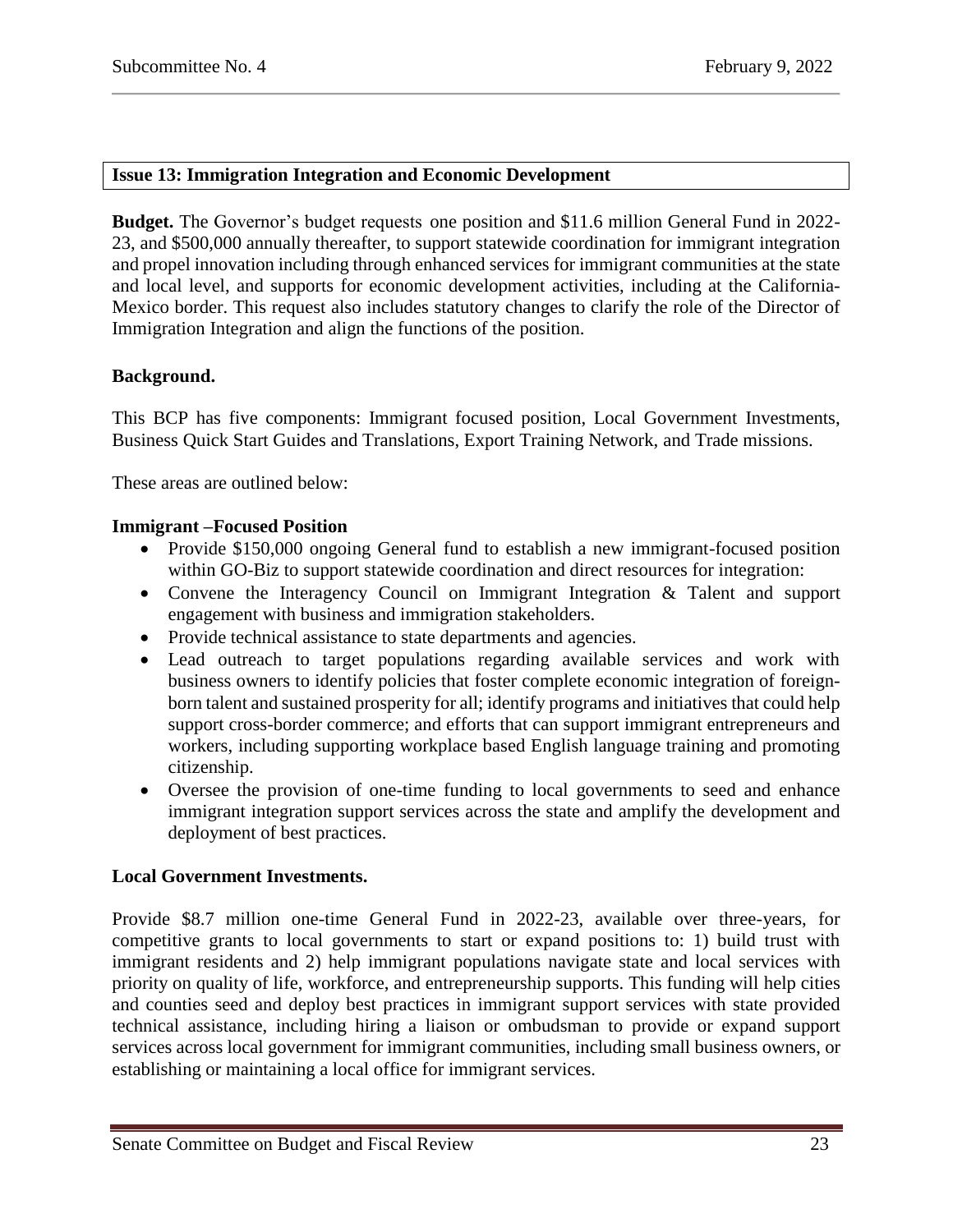# **Business Quick Start Guides & Translations**

Provide \$600,000 General Fund in 2022-23, and \$200,000 ongoing, to expand the number and availability of industries with Business Quick Start Guides and translate those resources to priority languages, including annual translation updates, as needed, and in coordination with the California Business Investment Services permitting unit and the California Office of the Small Business Advocate. Develop navigational guides regarding the professional licensing process in partnership with the Department of Consumer Affairs and immigrant serving organizations and provide translations. Synthesize website content and make it easier for individuals to access translated forms and navigate the online content.

# **Export Training Network**

Provide \$2 million one-time General Fund in 2022-23 to support the statewide expansion of the export training network overseen by the International Affairs and Trade unit within GO-Biz. Funding would be allocated through a request for proposal for service providers to develop export training programs and curriculum aimed at underserved business owners, including immigrant entrepreneurs and small business operators. As a component of the training programs, service providers should also recruit business professionals to mentor immigrant and refugee entrepreneurs. Funding will be targeted to seven regions: San Diego, Inland Empire, Orange County, Los Angeles, Central Valley, Bay Area, and Northern California.

## **Trade Missions**

Provide \$150,000 ongoing General Fund to enhance border region economic development activities and growing bilateral trade and investment between California and Mexico. Funding would be used to implement four to five virtual or hybrid trade missions, effectively scaling a successful Baja-focused May 2021 virtual trade mission organized by GO-Biz. The California-Mexico border region, commonly referred to as the Cali Baja Bi-National Mega-Region or CaliBaja, has a strong and diverse industrial center with plenty of opportunity for cross-border economic activity, particularly in the manufacturing arena. The trade missions would be targeted at advancing the border region's strategic industries, enabling cross-border economic growth and development.

#### **Legislative Analyst Office Comments.**

The LAO raises the following key questions:

- What are the key barriers to economic integration for immigrants? Would these programs address these barriers? How broadly?
- Do particular groups of immigrants or immigrants in certain regions of the state face higher barriers? Should the proposal include specific geographic targeting criteria?
- How does the Administration's proposal take into consideration these first two questions?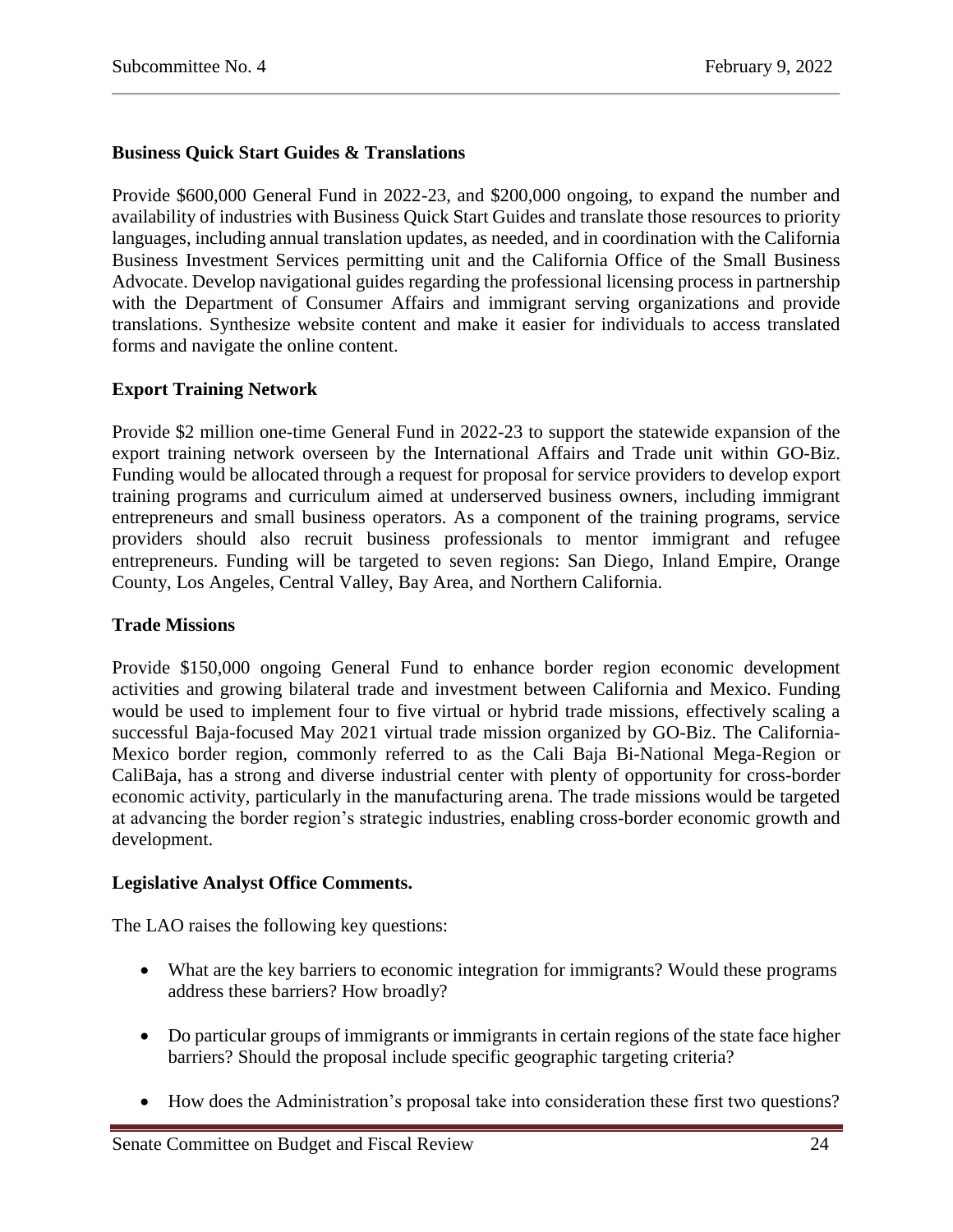- How will GO-Biz evaluate the effectiveness of the new programs?
- How can the state ensure that grants to local governments would not supplant existing or future local funding toward these efforts?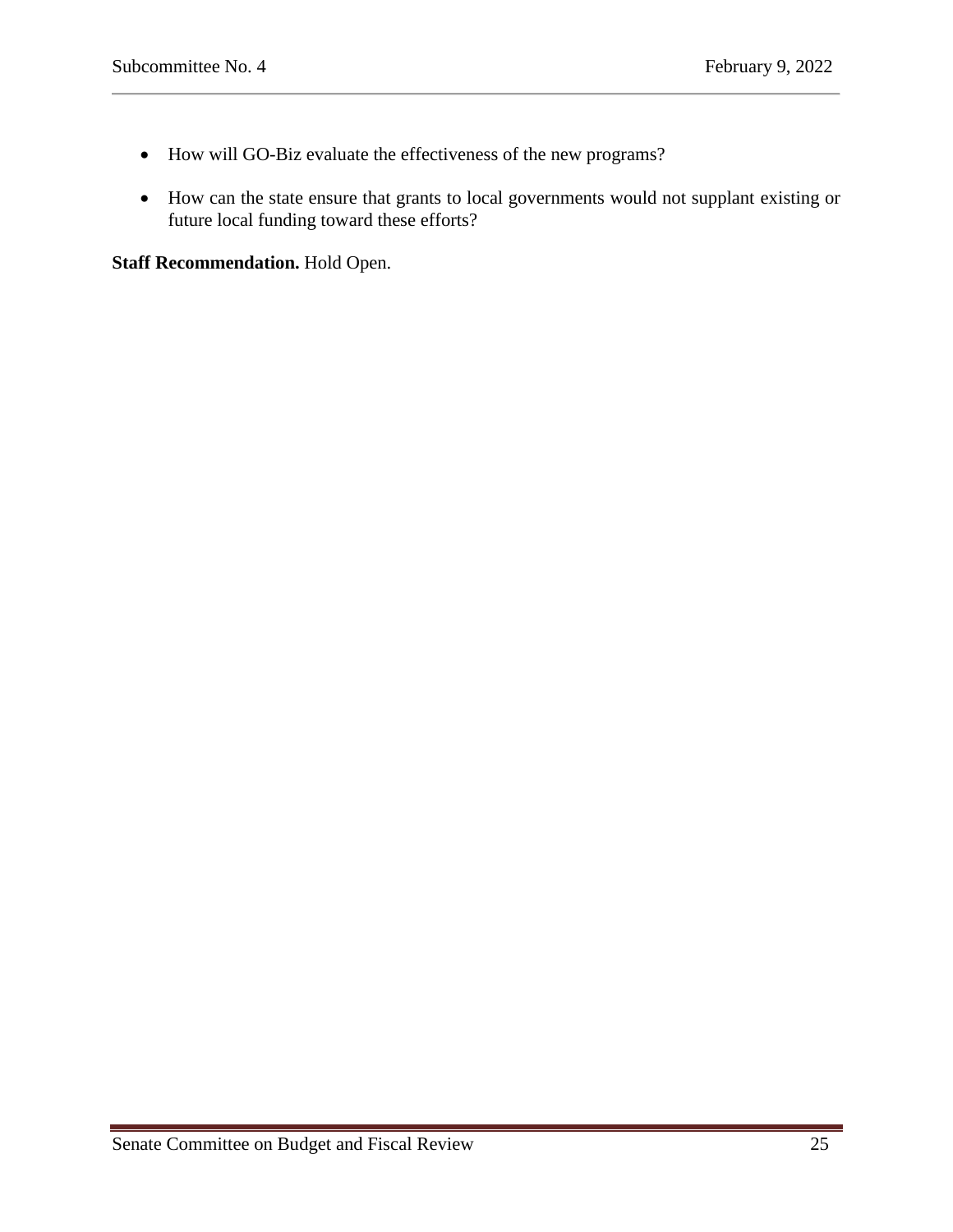## <span id="page-25-0"></span>**Issue 14: Combatting Organized Retail Theft**

**Budget.** The Governor's budget requests \$20 million one-time General Fund in 2022-23 for GO-Biz to develop and distribute grants to small businesses that have been the victim of retail theft or that have suffered damage caused during retail theft incidents. The \$20 million is part of a larger request on combating organized retail theft. This Subcommittee will focus on the GO-Biz funding

#### **Background.**

The California Office of the Small Business Advocate (CalOSBA) within GO-Biz requests \$20 million one-time General Fund in 2022-23 to create a competitive grant program to support small businesses that have been victim of retail theft, or that have suffered damage caused during retail theft incidents, to assist with repairing or replacing infrastructure to resume business operations. California, like many states across the country, has experienced an increase of smash-and-grab crimes and vandalism, theft, burglaries, and robberies at businesses large and small.

According to a 2021 National Retail Federation survey, top ten cities where these "smashand-grab" incidents are most prevalent include three California cities: Los Angeles, San Francisco/Oakland, and Sacramento. Los Angeles and the Bay Area are the number-one and number-two targets in the nation for this kind of crime. These crimes are initiated in an organized fashion—groups of individuals breaking into a store or building and stealing goods.

A vast majority of these crimes start at a storefront's glass windows and doors where security is most vulnerable. The requested resources will support small businesses that have been victim of retail theft, or that have suffered damage caused during retail theft incidents.

# **LAO Comments.**

The LAO raises the following:

**Several Practical Considerations Must Be Addressed.** GO-Biz has not finalized key details of the proposed new grant program. This is particularly concerning because GO- Biz has no institutional experience implementing a program like this. There are several practical considerations that will need to be addressed, and it may be very difficult or costly to do so.

These include:

 Which Businesses Will Be Eligible? The definition of organized retail theft in statute is quite broad and would cover organized crime, smash and grabs, as well as coordinated shoplifting. Go-Biz would need to define the type of crime that would make a business eligible, and be able to distinguish between ineligible types of crimes.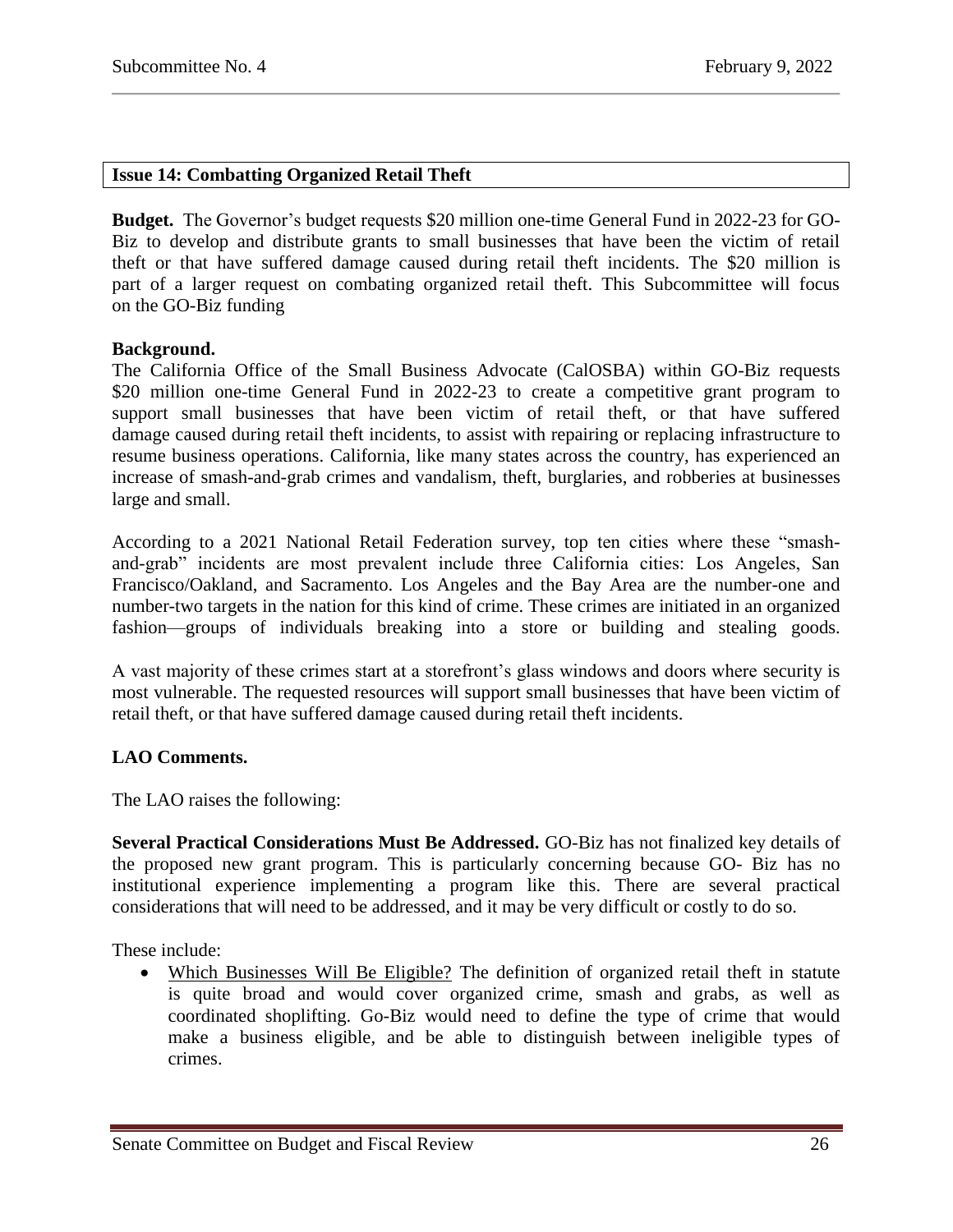- How Would GO-Biz Verify Applicant Eligibility? What evidence would be required to substantiate claims of damages or losses? Would a police report be required and would that be sufficient?
- What Types of Damages and Losses Would Be Covered and How Much Would Be Covered by The Grant? Would businesses be compensated for the entire amount of eligible damages or just a portion?
- How Would GO-Biz Verify the Amount of Losses or Damages? Would businesses self-certify their damages or would they need to provide records? How much effort would be invested to verify the claims for compensation?
- How Would GO-Biz Verify an Amount Was Not Covered by Insurance? Presumably, damages that are covered by insurance would not be eligible for compensation. Many retailers carry business owner's insurance policies that could cover many common damages and losses. However, options allow coverage to vary based on the individual needs of different businesses. Some businesses may not have insurance.

**Program Could Have Unintended Consequences**. It is unclear that a victim's compensation model will translate well to small businesses. Will this program have unintended consequences, such as discouraging businesses from taking precautions to prevent crime or to carry sufficient insurance? Depending on the Legislature's priorities, there might be more effective alternatives to this proposal.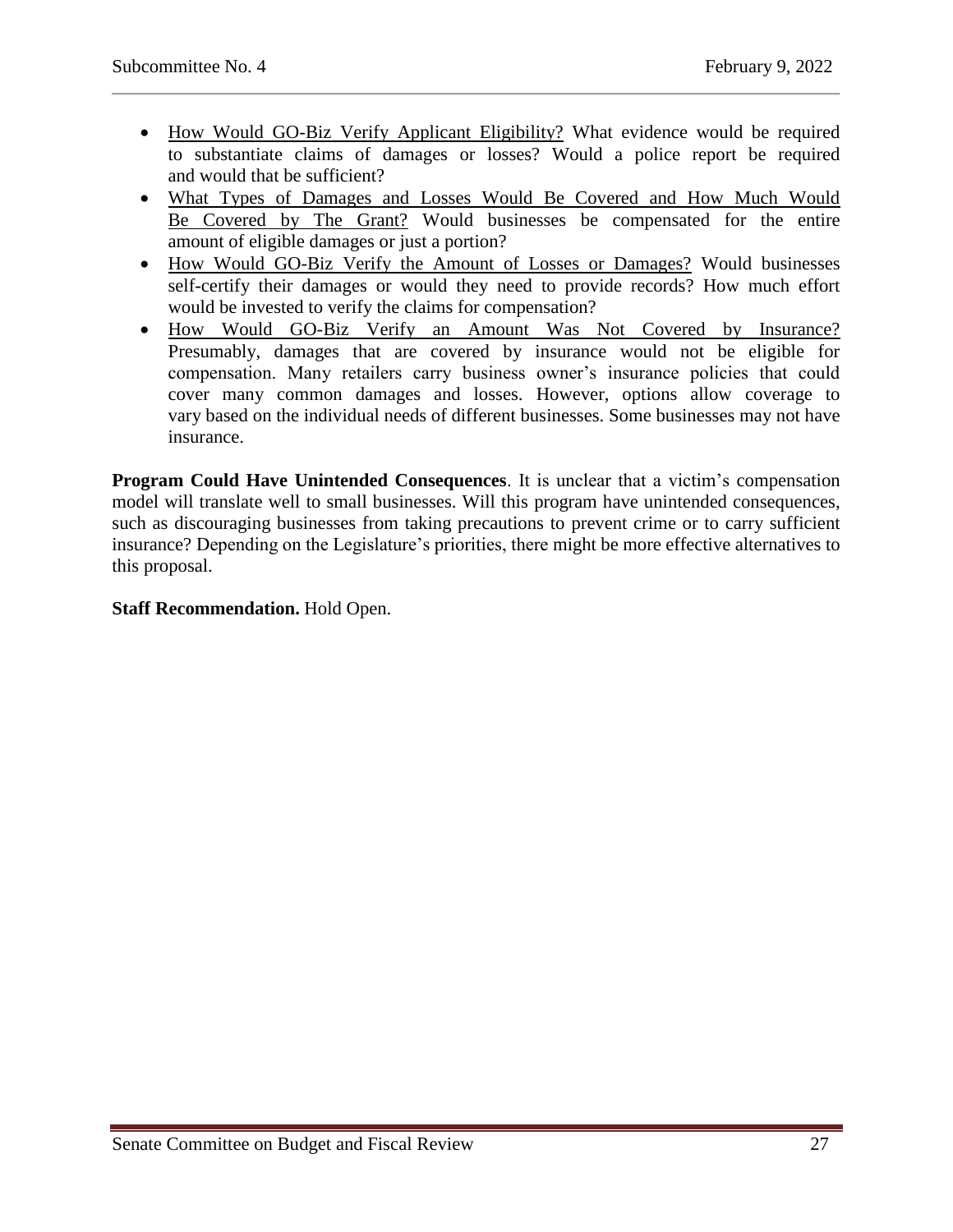# <span id="page-27-0"></span>**Issue 15: Supply Chain Resilience: Ports Investments**

**Budget.** The Governor's budget includes \$30 million for GO-Biz to provide funding for operational and process improvements at ports, which includes improving data connectivity and enhancing goods movement. This request is part of a larger budget change proposal on Supply Chain Resilience; the Subcommittee will focus on the GO-Biz funding portion

#### **Background.**

California's ports are experiencing major disruption challenges that are hindering the movement of goods, creating costs for consumers and businesses, and creating negative environmental impacts. One way to enhance the movement of goods could be the development of a transparent, statewide data portal that is compatible with existing terminal operator platforms and can integrate our state's ports. This could result in more visibility into the supply change and data sharing that can provide more efficient movement of goods within California and nationwide. GO-Biz intends to work with stakeholders over the coming months to implement this proposal.

### **Legislative Analyst's Office Comments.**

**Grants Might Help Implement Common Standard for Freight Data**. Key details for this proposal have not been finalized. The Federal Maritime Commission currently is identifying data interoperability problems at ports. Their initial findings will be reported in the spring 2022 and GO-Biz envisions providing state funding to help implement any recommendations for common data standards.

**Improved Data Interoperability Might Address Supply Chain Problems**... The ports, ocean carriers, marine terminal operators, truckers, and railroads apparently lack data standards that would allow for efficiently sharing cargo records. Lack of data standards could be contributing to the recent supply chain problems. The federal Maritime Commission and GO-Biz believe that implementing data standards could, perhaps, help to alleviate these problems.

**...But State Role Is Unclear.** This proposal is not yet fully developed, pending the findings of the Federal Maritime Commission. In the event that GO-Biz decides to move forward with a focus on data interoperability, the LAO observes that there is not a clear role for the state. Federal agencies may be better situated to play a coordinating role. The beneficiaries are primarily private companies and there is a clear private-sector interest in adopting data standards if doing so would alleviate the recent problems.

**Is GO-Biz Most Appropriate Agency to Administer This Program?** Should the Legislature determine that state funding for these improvements is appropriate, it should then consider which agency is most suited to administer the program. GO-Biz has a cross- cutting coordination role for the state's key economic issues but has limited expertise in technical goods movement issues.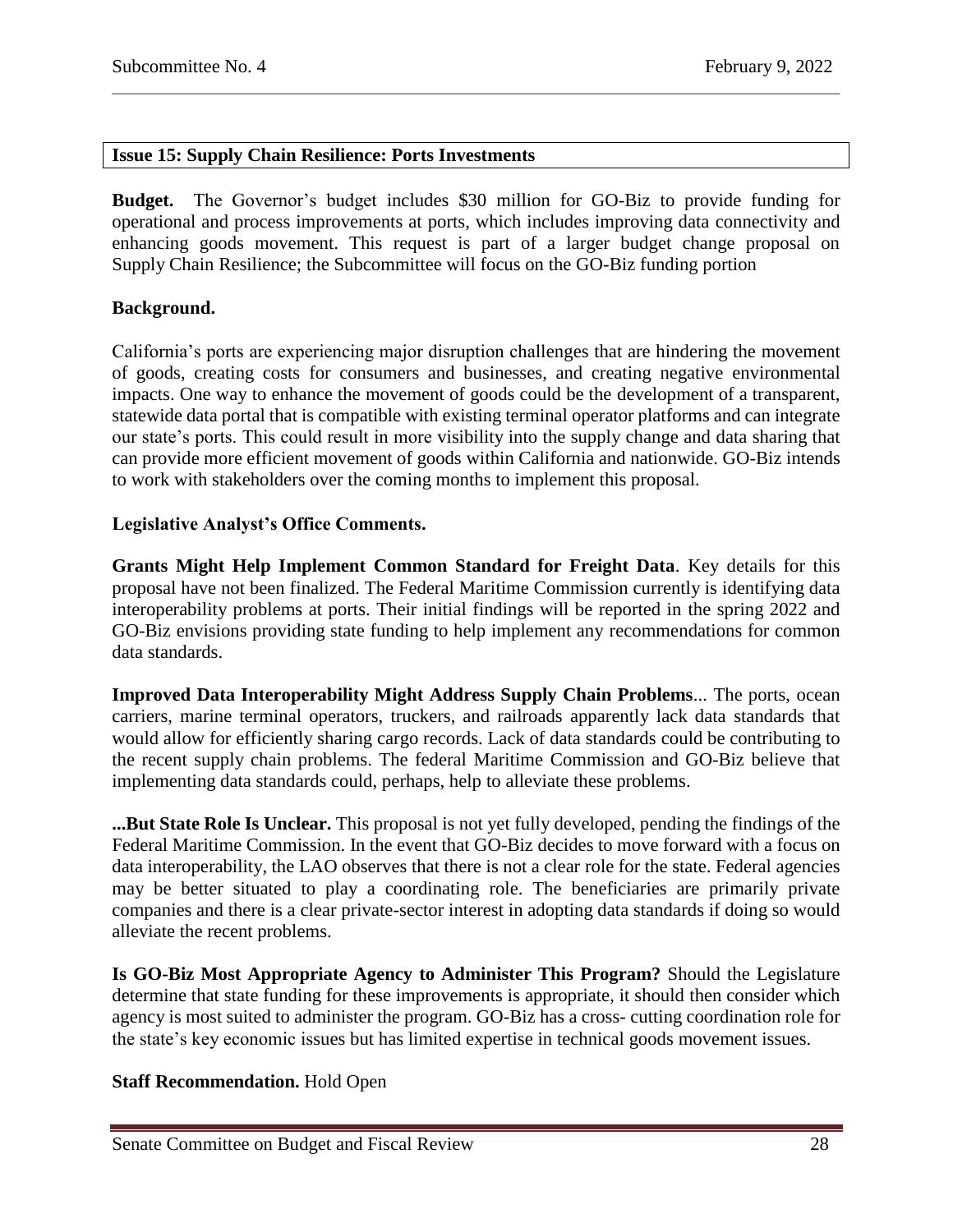# <span id="page-28-0"></span>**Issue 16: Inclusive Innovation Hub Program Expansion**

**Budget.** The Governor's Budget includes \$20 million one-time General Fund, to be spent over four years, to expand the number of inclusive innovation hubs from 10 to 13 regions, and to establish the Entrepreneurship Fund to provide grants of up to \$100,000 per business for five new businesses incubated at each of the inclusive innovation hubs.

**Background.** The Governor's Budget proposes the following breakdown of the \$20 million request:

- \$13,000,000—Funding for each Hub at \$250,000 per year for four years.
- \$6,500,000—Entrepreneurship Fund, seed funding of up to \$100,000 per business for five small businesses incubated at each of Hubs.
- \$500,000—Administrative costs for CalOSBA to administer, monitor, and report on the Entrepreneurship Fund and the Hubs.

The 2021 Budget included \$2.5 million one-time General Fund to revive the iHub program as the iHub2 Program with significant changes. The iHub2 program provides support to accelerators, incubators, and place-based small business development centers designed to foster qualified small businesses in technology driven and geographically diverse innovation business ventures. CalOSBA currently has a request for proposal (RFP) open to establish 10 Hubs within the state and expects to award funding of \$250,000 to each of the 10 by February 2022.

Chapter 259, Statutes of 2021 (SB 162) established the \$600 million Community Economic Resilience Fund (CERF). The goal of the legislation is to support regions in planning and implementing regional economic strategies to strengthen their economies and make prosperity more equitable and sustainable for more Californians. The CERF Leadership Team is comprised of the Governor's Office of Planning and Research (OPR), the California Labor Workforce Development Agency (LWDA), and GO-Biz. The Leadership Team has proposed a map that divides the state into 13 regions

Each of the 13 CERF regions includes populations and areas that have been disproportionately impacted by COVID-19, but also areas where accelerated commercialization of innovation is vital to California's long-term economic recovery and strength. CalOSBA believes that each region identified on the CERF map should have an Inclusive Innovation Hub as an anchor for strong innovation and startup business activity incentivized to focus on diversity, equity and inclusion in the state's tech and science- based startup ecosystem.

This proposal will reestablish the iHub2 program as the Accelerate CA: Inclusive Innovation Hub program to focus on inclusive economic growth. The program will be formal, established partnerships between industry, technical assistance providers, startups and entrepreneurs, universities and research institutions, and government in a specific geographic area, focused on a specific sector, that mirror the regions created by CERF process. Hubs will support regional inclusive ecosystems of innovation and drive investment towards regional assets to accelerate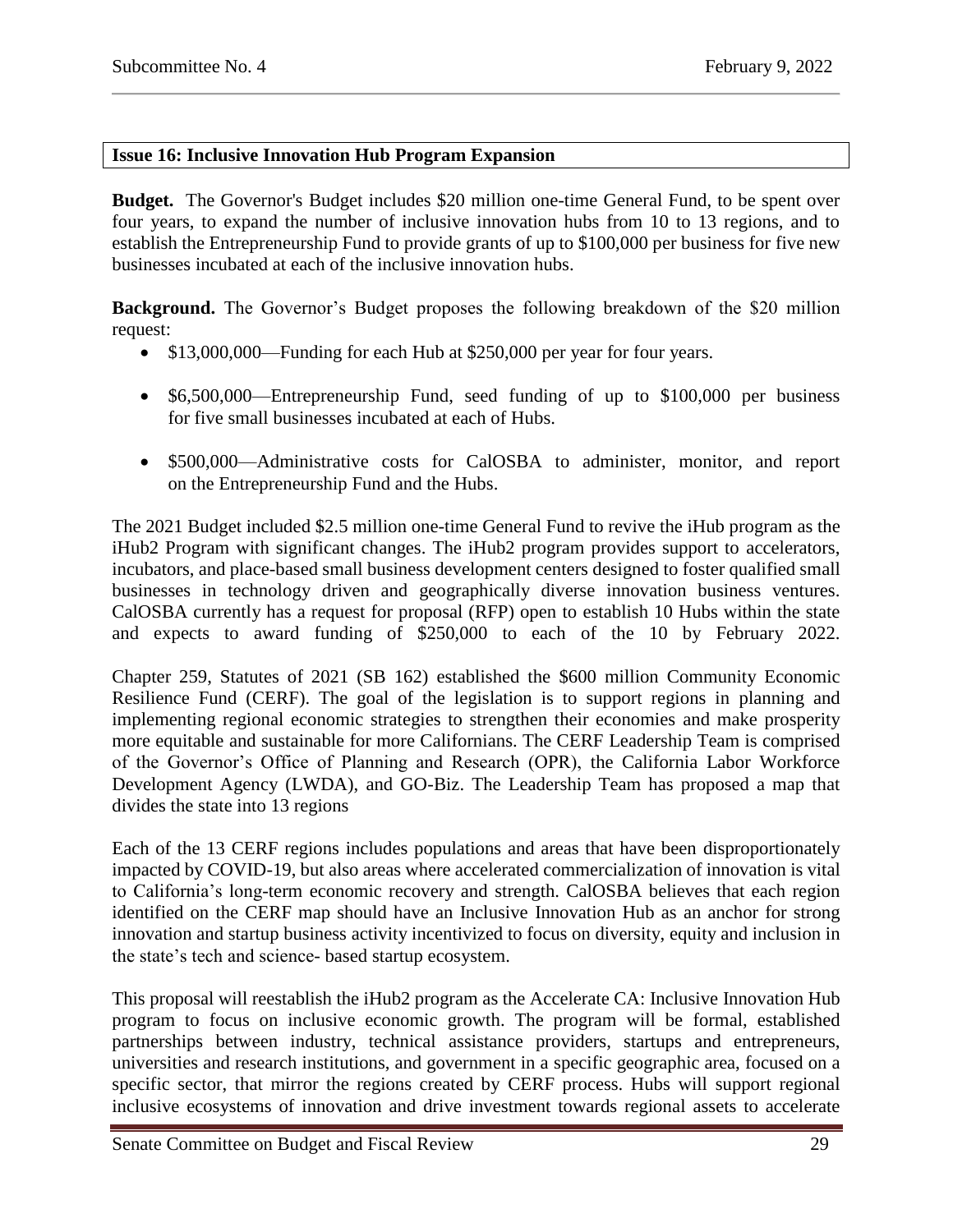technology commercialization. They will support innovative startups in key emerging and growth industries with a strong focus on underserved founders and geographies. Preference will be given to applicants from underserved business groups, including women, minority, and veteran-owned businesses and businesses in low-wealth, rural, or disaster-impacted communities.

# **LAO Comments.**

**Consider Evaluating Effectiveness of Innovation Hubs.** We are unsure how effective the previous innovation hub program was. The Administration did not study the innovation hub program before providing new funding last year and some innovation hubs continued operating without state funds, while others became inactive. Should the Legislature approve this proposal, we suggest requiring the program collect information about the programs, other sources of funding, and outcomes of the innovation hubs. It would be prudent to evaluate the effectiveness of the program before providing additional state funding. Moreover, a good evaluation would provide evidence that may inform any additional changes to the program in the future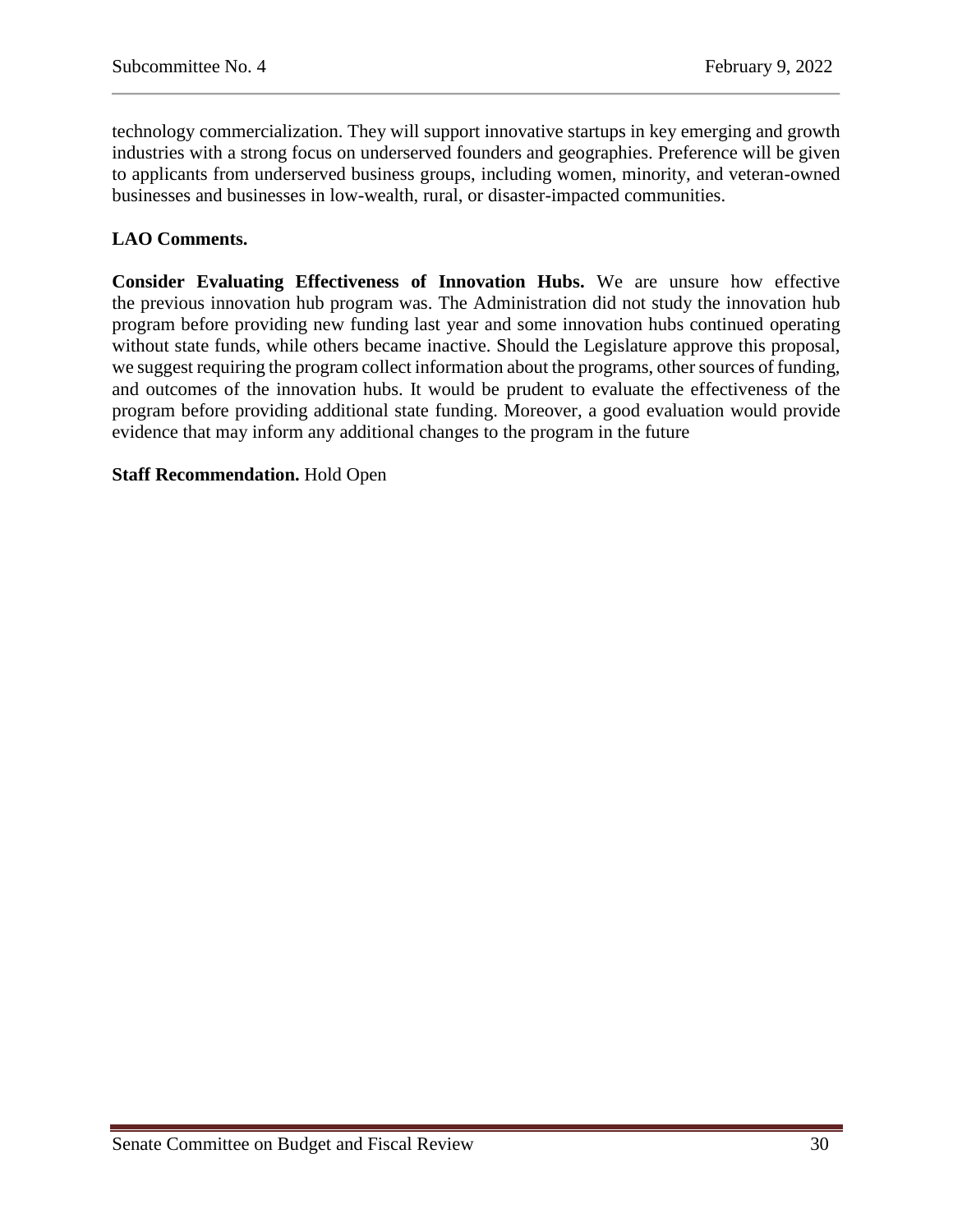## <span id="page-30-0"></span>**Issue 17: Local Government Sustainability Fund**

**Budget.** The Governor's budget provides statutory changes to establish the Local Government Budget Sustainability Fund to provide short-term grants to local entities facing significant challenges to their near-term sustainability, but demonstrate a clear commitment to advancing a more climate-resilient local economy. This request also includes \$100 million General Fund in 2023-24, \$100 million in 2024-25, and \$250 million in 2025-26 to support this program.

**Background.** According to the BCP, the overall policy goal for the Local Government Budget Sustainability Fund is to support targeted local county governments facing future and current threats to the sustainability of their local revenues and services, while empowering these counties to pursue economic diversification initiatives and projects that will provide long-term stability.

These grants will inject funds into county-led projects that are aimed at process improvement, economic diversification, climate technologies, economic development, job mobility, and job creation. As these economies grapple with the impacts of COVID-19 and climate change, these grants will offer flexibility to the qualified counties enabling investment in opportunities for future economic resilience, without the need to reduce necessary allocations for vital services.

GO-Biz requests statutory changes to establish the Local Government Budget Sustainability Fund to provide grants to counties that both are facing sustainability challenges and are committed and willing to advancing a more climate-resilient local economy. GO-Biz also requests \$100 million General Fund in 2023-24, \$100 million in 2024-25, and \$250 million in 2025-26 for this program. Counties will be selected based on Designated Geographic Areas (DGA) inclusive of High Poverty and High Unemployment counties from January 2022 California Competes Tax Credit list of High-Poverty and High Unemployment Areas listing and all subsequent changes to the DGAs under future CalCompetes application periods until funds have been exhausted.

# **Legislative Analyst's Office Comments.**

The LAO notes that key information is not yet available to fully evaluate the proposal. The Administration is still developing its statewide economic recovery and economic diversification framework, the Just Transition Roadmap, and the CERF. Once the Administration has more clearly articulated its economic recovery and economic diversification objectives, it may be able to better answer the following questions:

- Would the Local Government Budget Sustainability Fund Complement Other State Economic Development Initiatives? The proposal lacks many key details, such as what projects would be eligible and the award criteria. We cannot evaluate the merits of this proposal until we better understand the objectives of the CERF in the context of the statewide Just Transition framework.
- What Amount of Funding Is Appropriate and Necessary? The proposal does not provide a justification for the amount requested. The CERF was funded at \$600 million. The proposed Local Government Budget Sustainability Fund, which is intended to fill gaps in the CERF, is a relatively large amount of money. With more information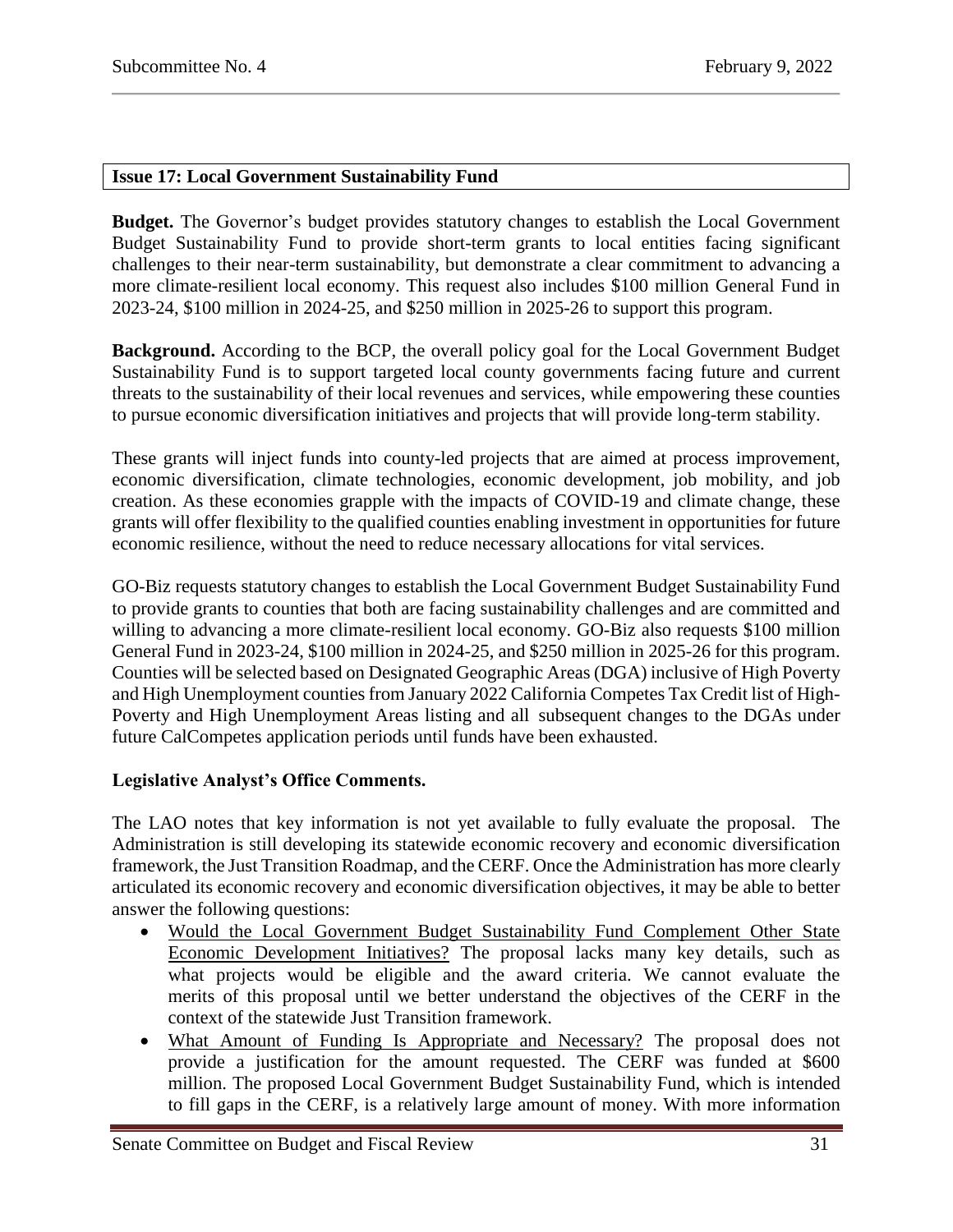about the scope of the Administration's statewide economic diversification objectives, the Legislature will be able to better assess whether a total of \$600 million, \$1.05 billion, or some other amount is most appropriate.

**Staff Comments.** At the time this agenda was published, trailer bill language on this proposal was not yet available.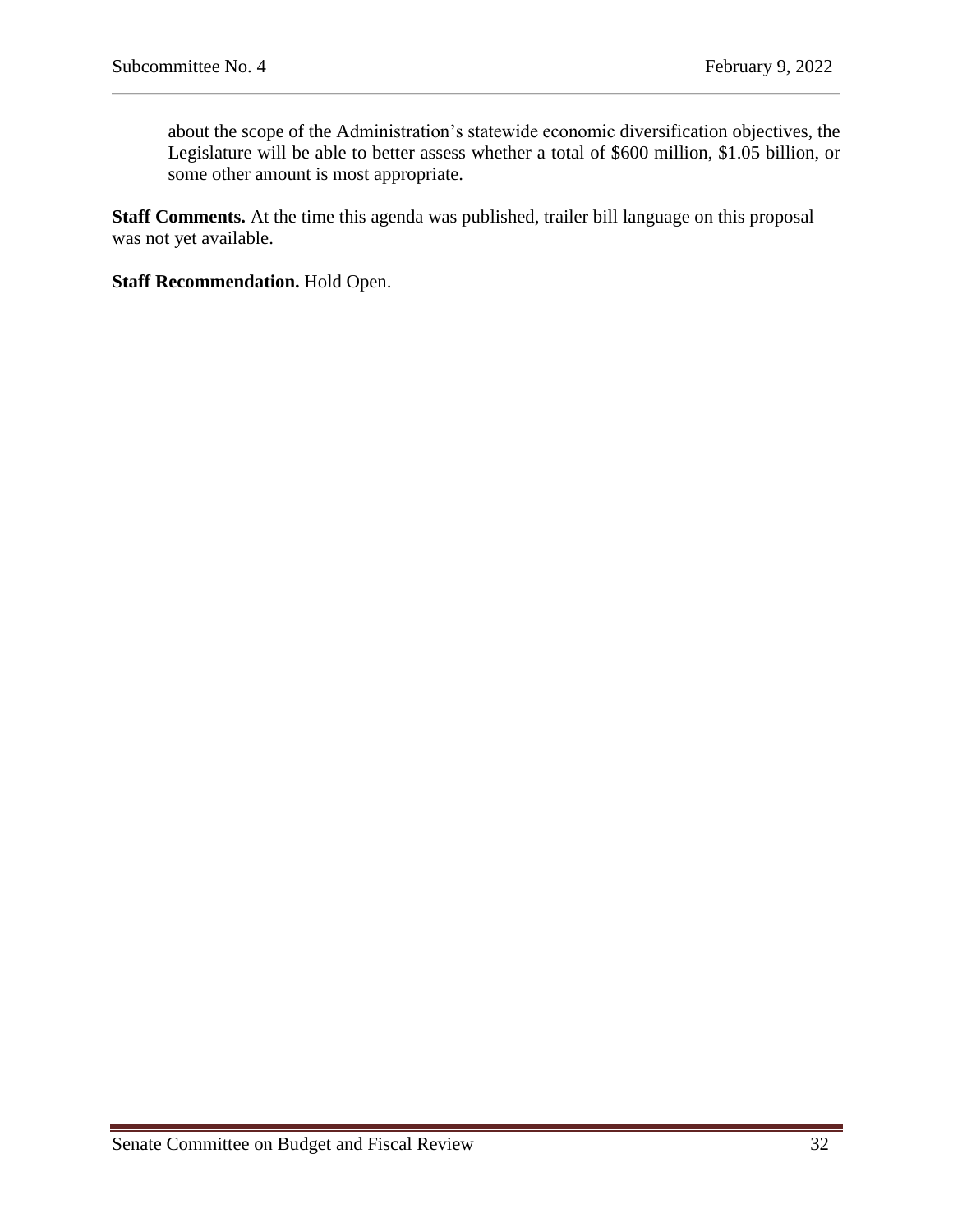# <span id="page-32-0"></span>**Issue 18: Technical Assistance Expansion Program and Capital Infusion Program**

**Budget.** The Governor's budget includes \$6 million General Fund in 2022-23 to bolster the Technical Assistance Expansion Program and support increased demand, and \$26 million annually thereafter to permanently fund the Technical Assistance Expansion Program (\$23 million) and the Capital Infusion Program (\$3 million). Statutory changes are also requested to extend the programs permanently

# **Background.**

Technical Assistance Expansion Program (TAEP). The 2018 Budget Act included \$17 million General Fund annually for 5 years to establish TAEP, which expanded the capacity of federal small business technical assistance programs in the state to provide additional services, such as free or low-cost one-on-one consulting and training. The program was enacted in Government Code Sections 12100 to 12100.69. TAEP's funding is focused on direct services to small businesses with a preference for programs that support underserved business groups, including women, minority, and veteran-owned businesses and businesses in low-wealth, rural, and disasterimpacted communities. Eligible centers include the Small Business Development Centers, Women's Business Centers, Veteran Business Outreach Centers, Minority Business Development Administration Centers, Procurement Technical Assistance Centers, Manufacturing Extension Partnership Centers, and any other similar federally contracted centers. These centers are designated by federal funding partners to provide one-on-one confidential consulting and training to help small businesses and entrepreneurs start, expand, and create jobs in California. Below is the program impact for TAEP:

| <b>Fiscal Year</b> | <b>State Dollars</b><br>Committed | Number of<br><b>Centers</b> | <b>Small Businesses 1:1</b><br>Consulting | <b>Small Businesses</b><br><b>Trained</b> |
|--------------------|-----------------------------------|-----------------------------|-------------------------------------------|-------------------------------------------|
| Year 1 2018-19     | \$16,999,998                      | 83                          | 24,371                                    | 42,534                                    |
| Year 2 2019-20     | \$16,943,906                      | 82                          | 59,395                                    | 111,442                                   |
| Year 3 2020-21     | $$17,490,308**$                   | 83                          | 50,084*                                   | 56,179*                                   |
| Year 4 2021-22     | $$17,363,270**$                   | 87                          | TBD                                       | TBD                                       |
| Year 5 2022-23     | $$23,000,000$ ***                 | TBD                         | TBD                                       | TBD                                       |

\* Results reflect Q1-3; Q4 results are pending.

\*\*State dollars reflect unspent, returned, and/or extended money from prior years.

\*\*\*Includes \$6 million investment from this proposal.

Capital Infusion Program (CIP). CalOSBA has administered CIP since 2014-15, which provides which provides competitive grant funding to the California Small Business Development Center (SBDC) Network, the largest technical assistance program for small businesses in California. The California SBDC Network is comprised of five regional networks, each having on administrative hub or "Lead Center" and a network of SBDC sub-centers. CIP is aimed at helping SBDCs to expand their one-to-one, no-cost confidential consulting to small business owners to help them attain loans or investor capital, understand and resolve credit readiness issues, and develop funding strategies for business expansion or startup. In 2014-15, \$2 million General Fund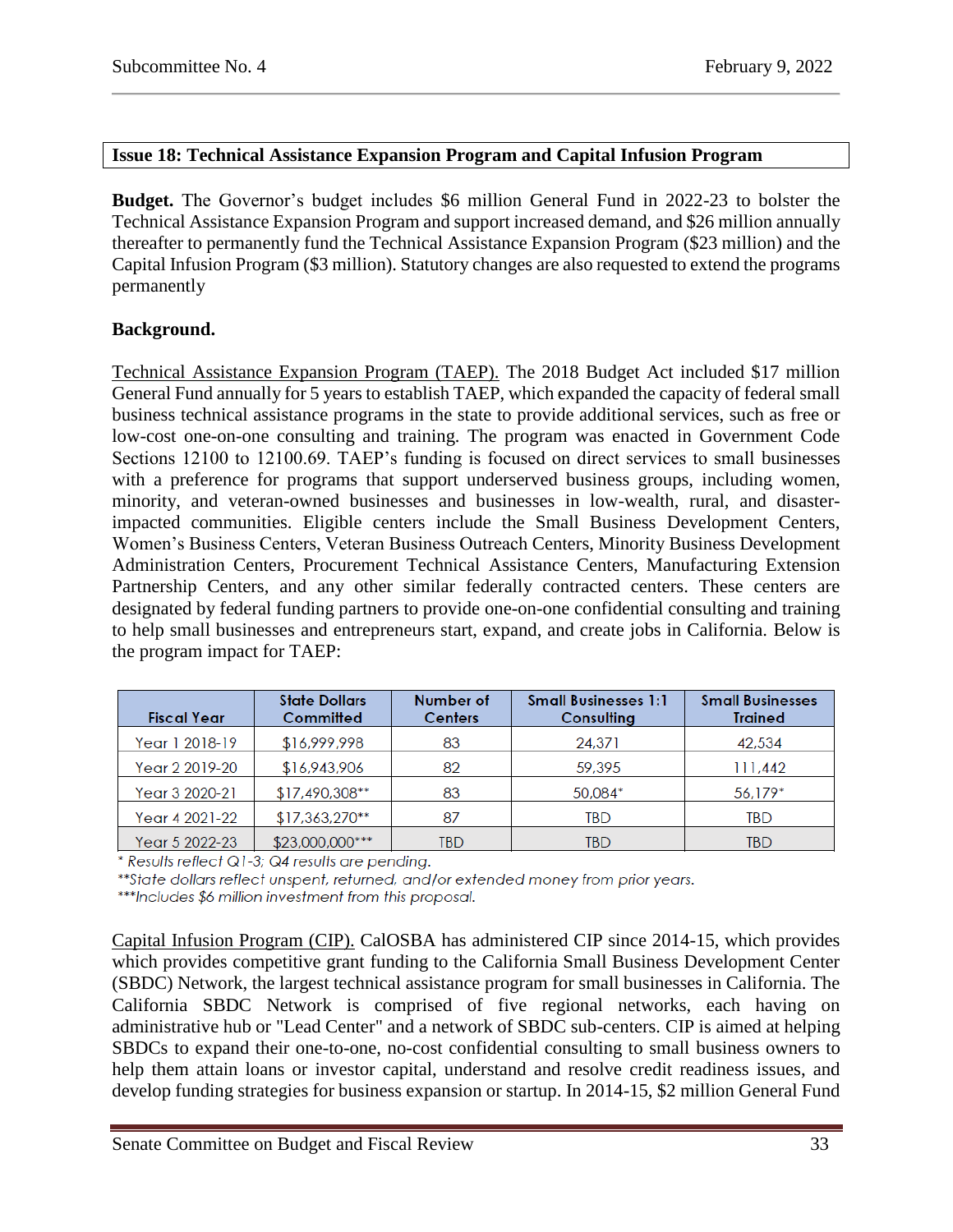was allocated to the SBDC programs for CIP, and funding allocations of \$2 million, \$1.5 million, and \$3 million were provided in 2015-16, 2016-17, and 2017-18. Similar to TAEP, the 2018 Budget Act included \$3 million annually for 5 years for CIP, with the last year of CIP's funding being in 2022-23. This request is for \$3 million General Fund ongoing beginning in 2023-24 to permanently fund CIP. This will allow for the continuance of technical assistance for direct access to capital for market expansion, including procurement assistance programming and collaboration with agency partners, and increase access to direct funding to underserved markets.

# **Legislative Analyst Office Comments.**

**Ongoing Funding Reasonable, But Reduces Accountability and Legislative Flexibility.**  Should the Legislature strongly support continued state funding for the small business training and consulting centers, it would be reasonable to consider funding on an ongoing basis. Ongoing funding provides GO-Biz and the centers more certainty. While limited term fund may make it more difficult for the centers to make long-term plans, it would provide a mechanism for routine oversight.

**Staff Comments.** At the time this agenda was published, trailer bill language on this proposal was not yet available.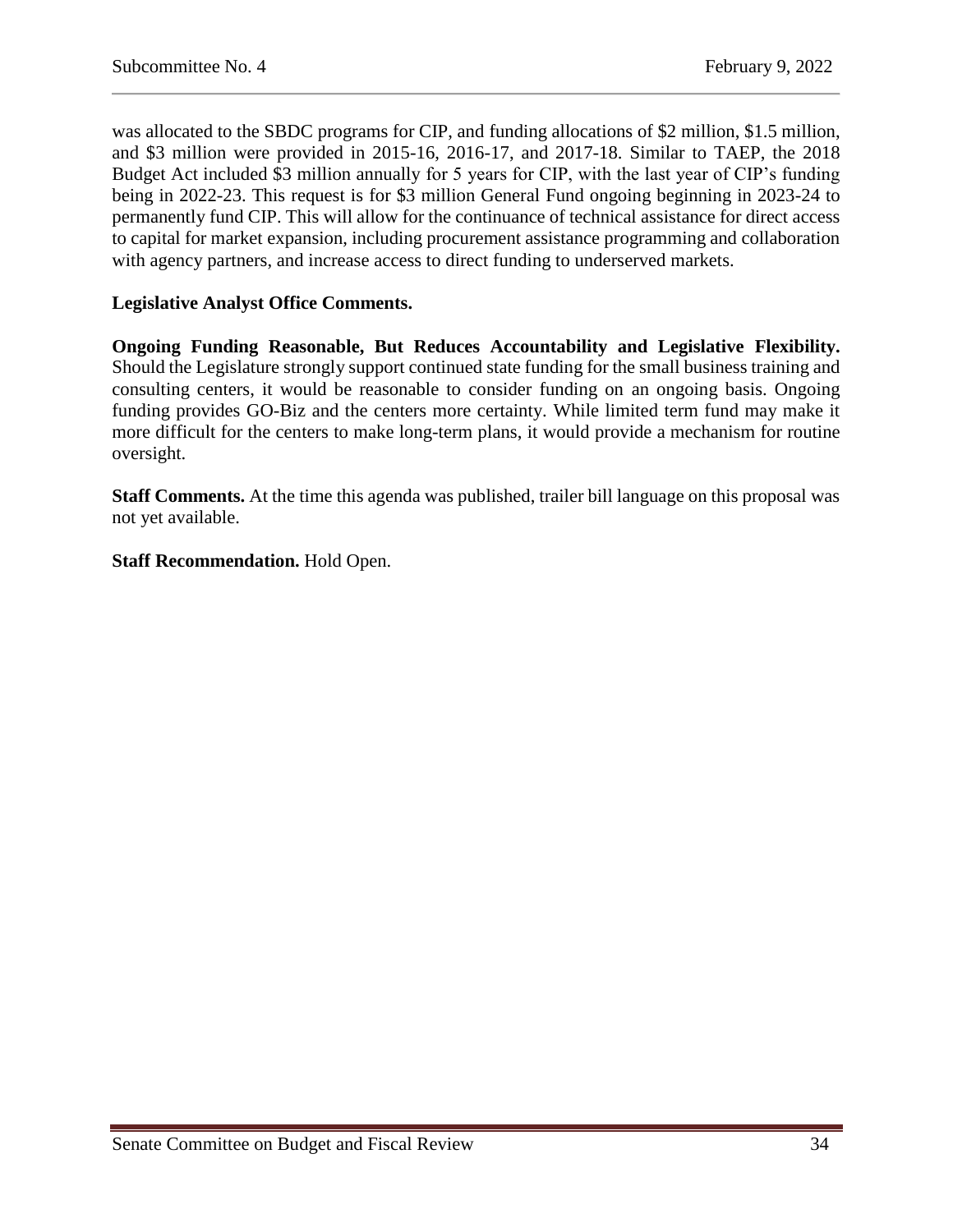# <span id="page-34-0"></span>**Issue 19: Green Technologies Development Credit**

**Budget.** The proposed budget includes a new tax credit totaling \$100 million per year for three years. This credit will fund pre-development costs for new technologies such as: electric vehicle manufacturing and infrastructure; geothermal, lithium extraction, and battery manufacturing; longduration storage; addressing methane emissions; and hydrogen technologies to reduce the use of natural gas. The credit will be awarded by a newly created clean energy board at the Governor's Office of Business and Economic Development (GO-Biz). These credits will be structured so that if the business becomes profitable, a share of profits will be repaid to the state

**Staff Comments:** At the time this agenda was released, proposed trailer bill language was not yet released. However the subcommittee may wish to ask the following questions:

- What will the make-up of the Clean Energy Board at GO-Biz be? How will this board operate and what specific responsibilities will it have? Will the board be charged with determining which projects may ultimately generate profits?
- What are pre-development costs? What specifically would be allowable expenses under this tax credit?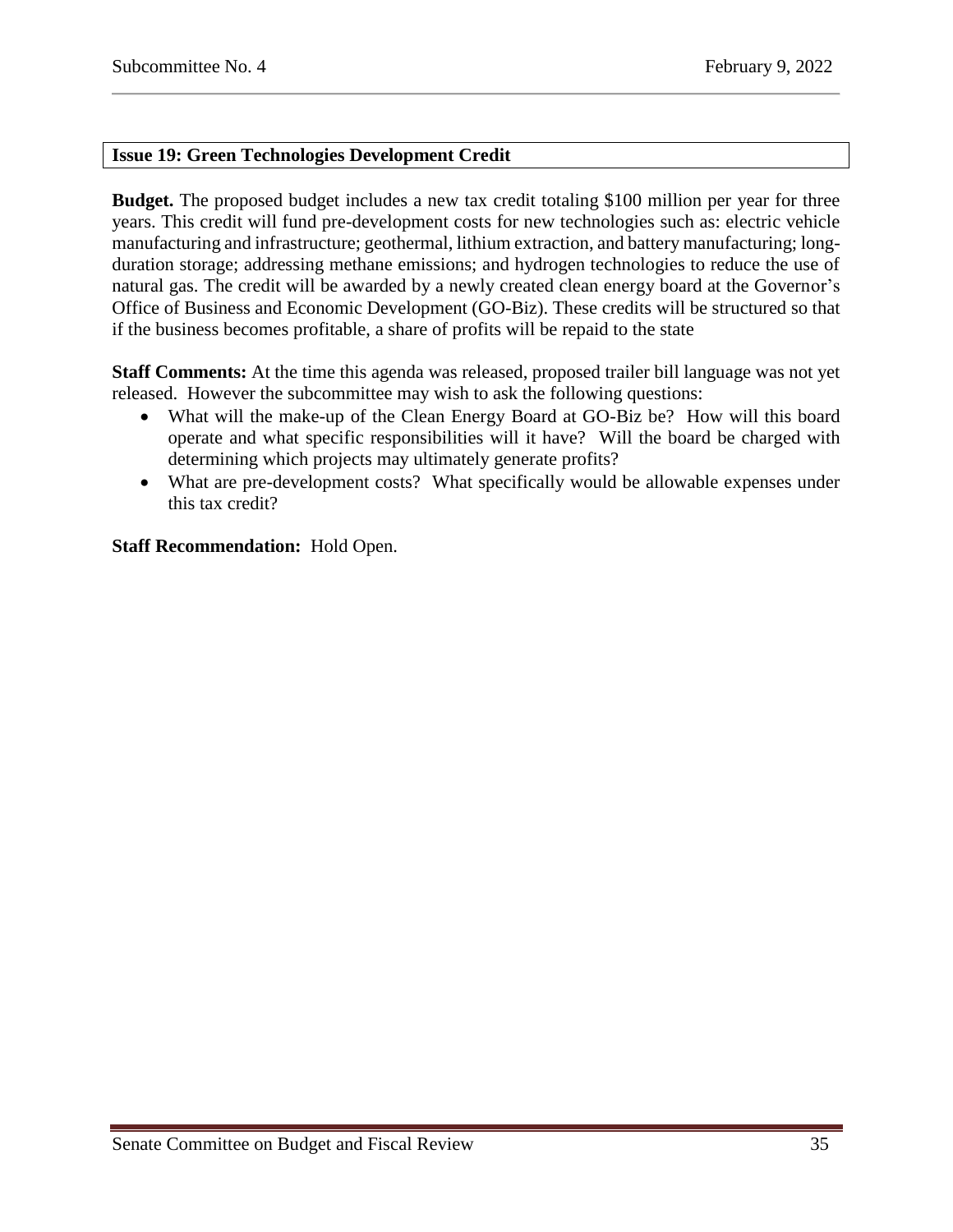## <span id="page-35-0"></span>**Issue 20: Human Resources Staffing**

**Budget.** The Governor's budget includes \$110,000 (General Fund) in 2022-23 and ongoing to support one new permanent position to allow the Human Resources Unit to provide administrative support for Department's growing and new programs.

**Background.** GO-Biz was created in 2012 and is considered an agency-level organization (e.g., California Environmental Protection Agency, Resources Agency, Government Operations, etc.) that reports directly to the Governor's Office. It has three subordinate divisions, two with their own Executive Directors (i.e., IBank and the CA Film Commission), and tourism (Visit California). It also has eleven separate and distinct programs under its organizational umbrella with many Governor's appointees.

Since 2017-18, GO-Biz has added 47 new positions, a growth of 36 percent, while the number of HR staff has remained the same with four positions. According to GO-Biz, it has a challenging high number of Governor Appointees who make up 18.5 percent of the workforce. Similar size agencies such as Department of Aging, Environment Health Hazard Assessment and Office of Inspector General, with 121 to 134 staff and only 2 to 6 appointees have permanent full time HR staff of at least 5 to 6. GO-Biz, with current staff count of 173, has only four permanent full time HR staff.

|                                                              |                                                     | <b>Positions</b> |         |         |             | <b>Expenditures</b> |           |
|--------------------------------------------------------------|-----------------------------------------------------|------------------|---------|---------|-------------|---------------------|-----------|
|                                                              |                                                     | 2020-21          | 2021-22 | 2022-23 | 2020-21*    | $2021 - 22*$        | 2022-23*  |
| 0220                                                         | Go-Biz                                              | 41.0             | 48.1    | 53.1    | \$6,947     | \$132.368           | \$52,099  |
| 0225                                                         | <b>California Business Investment Services</b>      | 19.0             | 16.3    | 16.3    | 2.159       | 8.644               | 3,635     |
| 0230                                                         | Office of the Small Business Advocate               | 6.0              | 14.8    | 14.8    | 2,592,222   | 1,822,533           | 218,936   |
| 0235                                                         | Infrastructure, Finance and Economic<br>Development | 62.2             | 43.1    | 45.1    | 92.493      | 216,722             | 90,736    |
| 0240                                                         | <b>Community Reinvestment Grants Program</b>        | 10.0             | 11.0    | 13.0    | 45,517      | 40,000              | 50,000    |
| 0245                                                         | Local Equity Grant Program                          |                  |         |         | ۰           | 35.573              | 15,574    |
| <b>TOTALS, POSITIONS AND EXPENDITURES (AII)</b><br>Programs) |                                                     | 138.2            | 133.3   | 142.3   | \$2,739,338 | \$2,255,840         | \$430,980 |

#### **3-YEAR EXPENDITURES AND POSITIONS**

#### **Legislative Analyst Office Comments.**

**No Concerns with Proposal for Increased Human Resources Staffing**. The Governor's budget includes \$110,000 ongoing General Fund to increases GO-Biz human resources by one position. The number of positions at GO-Biz has increased by 66 percent over the last five years as the Legislature has increased the responsibilities of this department. The LAO is not raising concerns with this proposal because management and general administrative expenses typically follow increases in departmental programmatic responsibilities.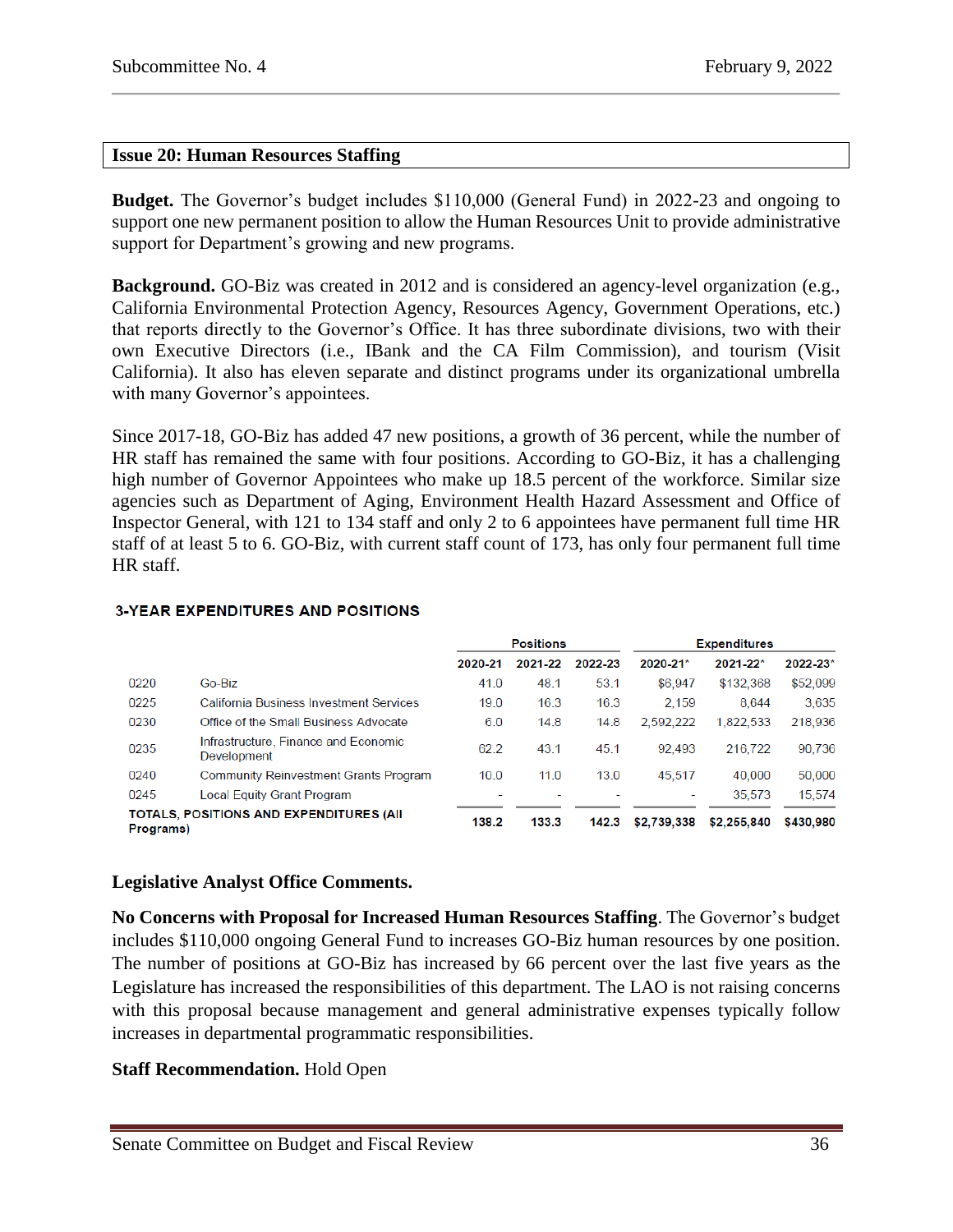# <span id="page-36-0"></span>**0840 STATE CONTROLLER**

# <span id="page-36-1"></span>**7501 DEPARTMENT OF HUMAN RESOURCES**

# <span id="page-36-2"></span>**Issue 21: California State Payroll System Project**

**Request.** The Governor's budget includes resources for both the State Controller's Office and the Department of Human Resources to support the California State Payroll System (CSPS) project through the continuation of the California Department of Technology (CDT) Project Approval Lifecycle (PAL) Stage 4 and into the execution phase System Development Lifecycle of the approved project. The request is as follows:

State Controller's Office:

- 2022-23: 33.0 positions [1.0 continuing two-year limited-term (LT) and 32.0 permanent] and \$97,844,000 [\$58,706,000 General Fund (GF); \$39,138,000 Central Service Cost Recovery Fund (CSCRF)]
- $\bullet$  2023-24: 40.0 positions (1.0 continuing two-year LT and 39.0 permanent) and \$6,798,000 (\$4,079,000 GF; \$2,719,000 CSCRF)
- 2024-25 and ongoing: 39.0 permanent positions and \$6,653,000 (\$3,992,000 GF; \$2,661,000 CSCRF)

Department of Human Resources:

- $\bullet$  2022-23: 15.0 permanent positions and \$3,424,000 GF
- 2023-24 and 2024-25: \$3,319,000 GF
- 2025-26 and ongoing: \$2,573,000 GF

**Background.** Beginning in 2016, SCO began to assess current information technology (IT) and the latest industry standards, and initiated the re-engineering of a new human resource (HR) management and payroll system. This initiative is named the California State Payroll System (CSPS) Project. CSPS product scope includes functionality for Core HR (Position Control, Benefits Administration, Personnel Administration, Time Management, and Payroll). This functionality is typically found in Human Capital Management (HCM) Solutions. In May 2021, CSPS added Travel and Expense Management functionality to its product scope through the CDT approved Change Request (CR) #007.

The project is currently under the oversight of the California Department of Technology (CDT). The Project received CDT approval on PAL Stage 1 Business Analysis (S1BA) in October 2017 and PAL Stage 2 approval in April 2021. In October 2021, the project team submitted PAL Stage 3 Solution Development (S3SD) Part A, which encompasses key project planning milestones including the submission of the detailed solution requirements and completion of a draft of the Request for Proposal (RFP) and Statement of Work (SOW) procurement documents, which provide the requirements for the CSPS solicitation of a future solution. The project team continues to work on tasks related to Organizational Change Management, Independent Verification and Validation (IV and V), Data Analysis and Planning, and Project Management Office Services. The Governor's budget includes funding for vendor resources to compliment state resources related to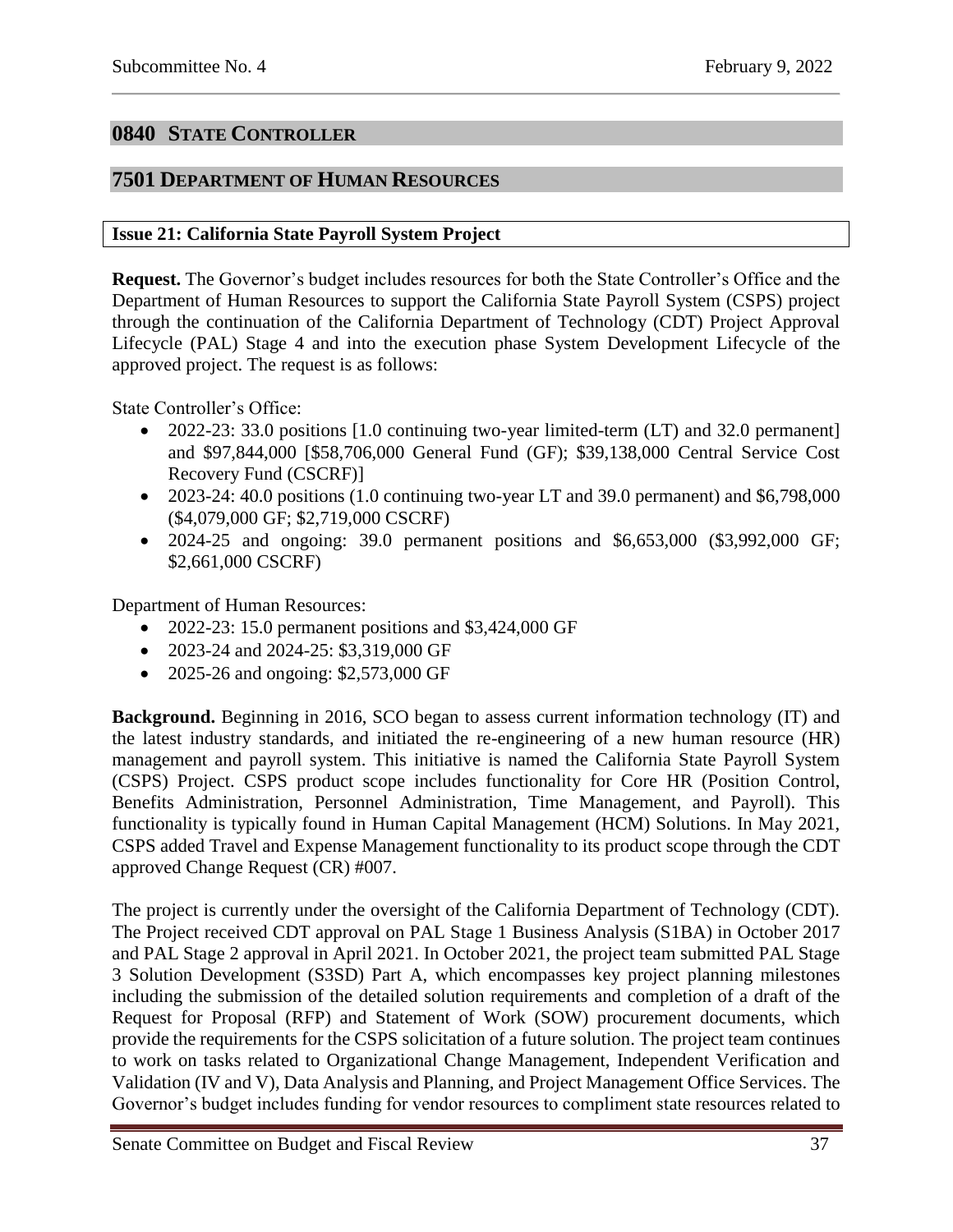System Integrator Services, Business Analysis and Information Technology, Data Migration and Validation Services, IV and V Services, Organization change Management Services, and Project Advisor Services.

SCO is working closely with CDT as it completes each of the stages in the PAL process. Below are the PAL approval and expected submission dates:

- Stage 1 (Business Analysis): approved October 2017
- Stage 2 (Alternatives Analysis): approved April 2021
- Stage 3 Part A (Solution Development): submitted October 2021
- Stage 3 Part B (Solution Development): anticipated submission January 2022
- Stage 4 (Project Readiness and Approval): anticipated submission January 2023

The Governor's budget includes proposed provisional language that would require \$83.3 million of the additional funding for the California State Payroll System Project future solution costs to be allocated with the approval of Department of Finance. Stage 4 of the Project Approval Lifecycle Process must be approved by the California Department of Technology prior to these funds being made available. Allocation of these funds will be made after a 30 day notification in writing to the chairpersons of the budget committees in both houses of the Legislature and the Joint Legislative Budget Committee.

| <b>Program Budget</b>       | 2016-17 | 2017-18 | 2018-19 | 2019-20 | 2020-21 | 2021-22  |
|-----------------------------|---------|---------|---------|---------|---------|----------|
| Authorized                  |         |         |         |         |         |          |
| Expenditures                | \$2,377 | \$5,833 | \$3,974 | \$6,878 | \$9,458 | \$17,756 |
| <b>Actual Expenditures</b>  | \$1,452 | \$4,541 | \$3,860 | \$6,780 | \$8,522 | \$17,756 |
| Revenues                    |         |         |         |         |         |          |
| <b>Authorized Positions</b> | 4.0     | 19.0    | 19.0    | 18.0    | 25.0    | 44.5     |
| <b>Filled Positions</b>     | 4.3     | 15.8    | 16.0    | 16.6    | 25.0    | 39.5     |
| Vacancies                   |         | 3.2     | 3.0     | 1.4     |         | 5.5      |

State Controller's Office Staffing

(Dollars in Thousands)

SCO requests funding to support 33.0 positions [1.0 continuing two-year LT and 32.0 permanent] and to reclassify 6.0 existing positions in 2022-23; 7.0 CalATERS Replacement Project (CRP) positions to become permanent for a total of 39.0 new positions in 2023-24 and ongoing to continue to work on the project activities that will drive the activities of designing a new statewide personnel and payroll solution.

# Department of Human Resources Staffing

In 2017, SCO contracted with the Department of Human Resources (CalHR) to provide two CalHR staff to act as members of the CSPS Project. These positions provide information for the existing procedures and policies under the authority of CalHR, including Labor Relations (LR), Benefits Administration, Third Parties, and Unions. They support project activities related to an alternative assessment analysis, including development of business and user requirements. In 2021, CalHR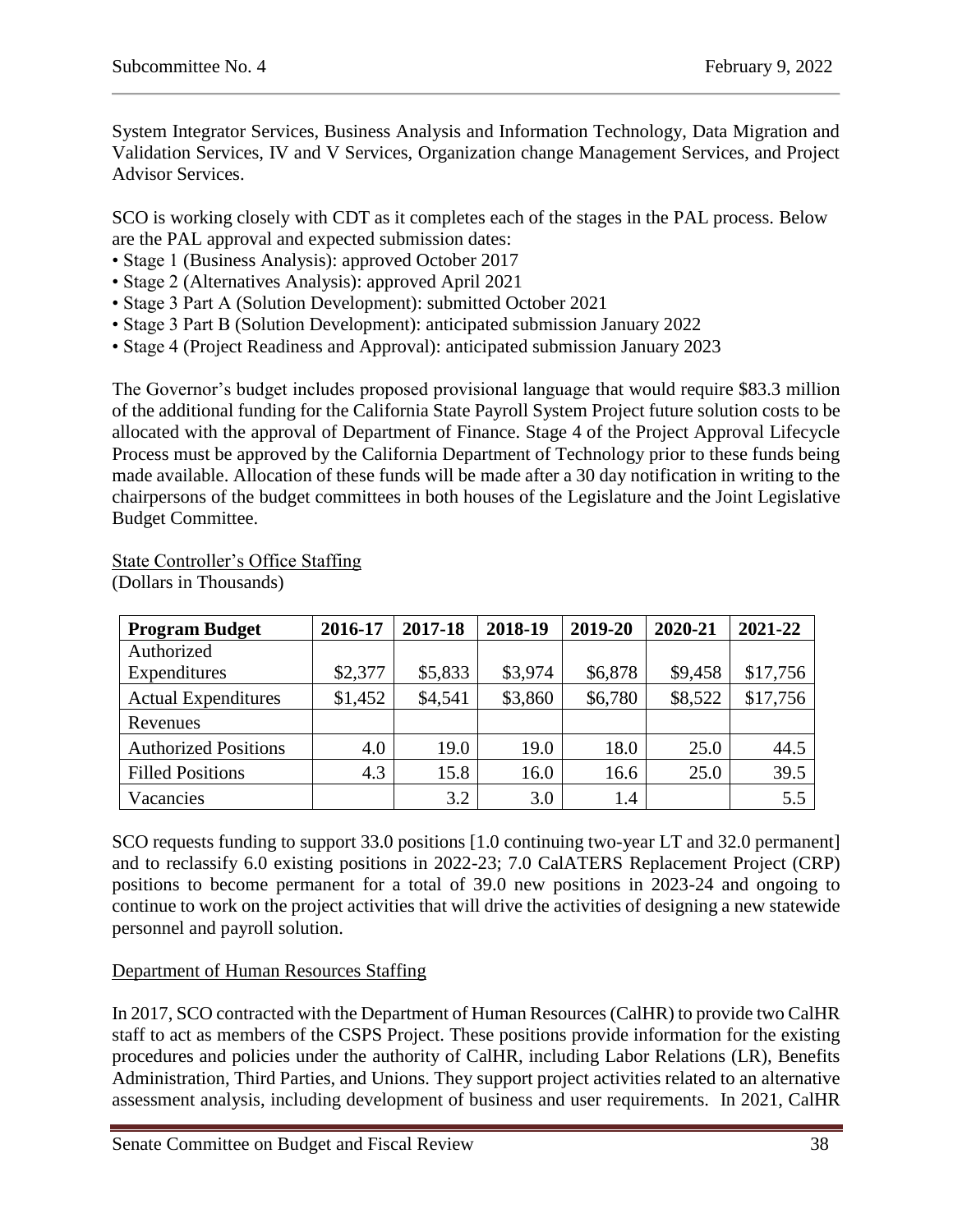received a position and \$230,000 in ongoing funding to act as the CalHR CSPS Project Director. This position is to oversee and ensure the new system not only appropriately applies requirements set by laws, regulations, and bargaining agreements but also effectively supports statewide HR and LR programs' business policies, practices, and processes.

As the CSPS Project ramps up for the next phase, there is an upcoming need for additional CalHR staff involvement from multiple divisions including, Personnel Management (PMD), Benefits, and Information Technology (ITD) in the CSPS Project and its ancillary activities over the next three to five years. CalHR is requesting 15.0 permanent positions for this workload.

# **LAO Comments.**

**LAO Concerns with Budget Proposal.** The State Controller's Office (SCO) and the California Department of Human Resources (CalHR) [requests](https://esd.dof.ca.gov/Documents/bcp/2223/FY2223_ORG7501_BCP5167.pdf) \$101.3 million (\$62.1 million General Fund) and 48 positions in 2022-23 to complete planning and start development and implementation of the proposed California State Payroll System (CSPS) information technology (IT) project. Of the \$101.3 million requested in this proposal, \$83.3 million (\$50 million General Fund) would fund vendor contracts to begin development and implementation of the project after (1) project planning is completed and (2) the Department of Finance (DOF) has approved the funds and provided a 30 day written notification to the Legislature. As we discuss in greater detail later in this email, we raise a number of concerns with this approach, summarized below.

- **Inadequate Information for Legislative Approval.** The Legislature does not have final project approval documents for the CSPS IT project. As such, the Legislature is missing key pieces of information including a final baseline project cost, schedule, and scope and signed primary vendor contracts.
- **Administration's Assumed Timeline Likely Unrealistic.** Recent delays in project planning and other risks identified by the project suggest that the timeline the administration assumes in the request to complete planning is optimistic.
- **Proposed Schedule Limits Opportunities for Legislative Oversight.** The proposed oversight mechanisms would lead to parallel consideration of project funding through the Joint Legislative Budget Committee (JLBC) process (2022-23 funding request) and the annual budget process (2023-24 funding request) and limit legislative consideration of the final project plan to just one month before funding is released.

LAO's Recommendation. The proposed CSPS IT project was last estimated to cost at least \$767 million General Fund and would affect nearly every state government entity. As such, if it is approved, the project would be one of the costliest and most complex IT projects undertaken by the state. While we raise no concerns with the \$14.5 million (\$8.7 million General Fund) and 48 positions requested in 2022-23 to continue project planning, we recommend that the Legislature defer consideration of the remaining \$83.3 million (\$50 million General Fund) in development and implementation funds for this project until 2023-24.

**Staff Comments:** Staff notes that the CSPS appears to be on track and moving through Stage 3 of the PAL process without major issues at this point. The SCO and the state have struggled in the past with large IT projects, and this project is accordingly being carefully monitored by the CDT, LAO, Legislature and additional related departments. The 2021 Budget Act included budget bill